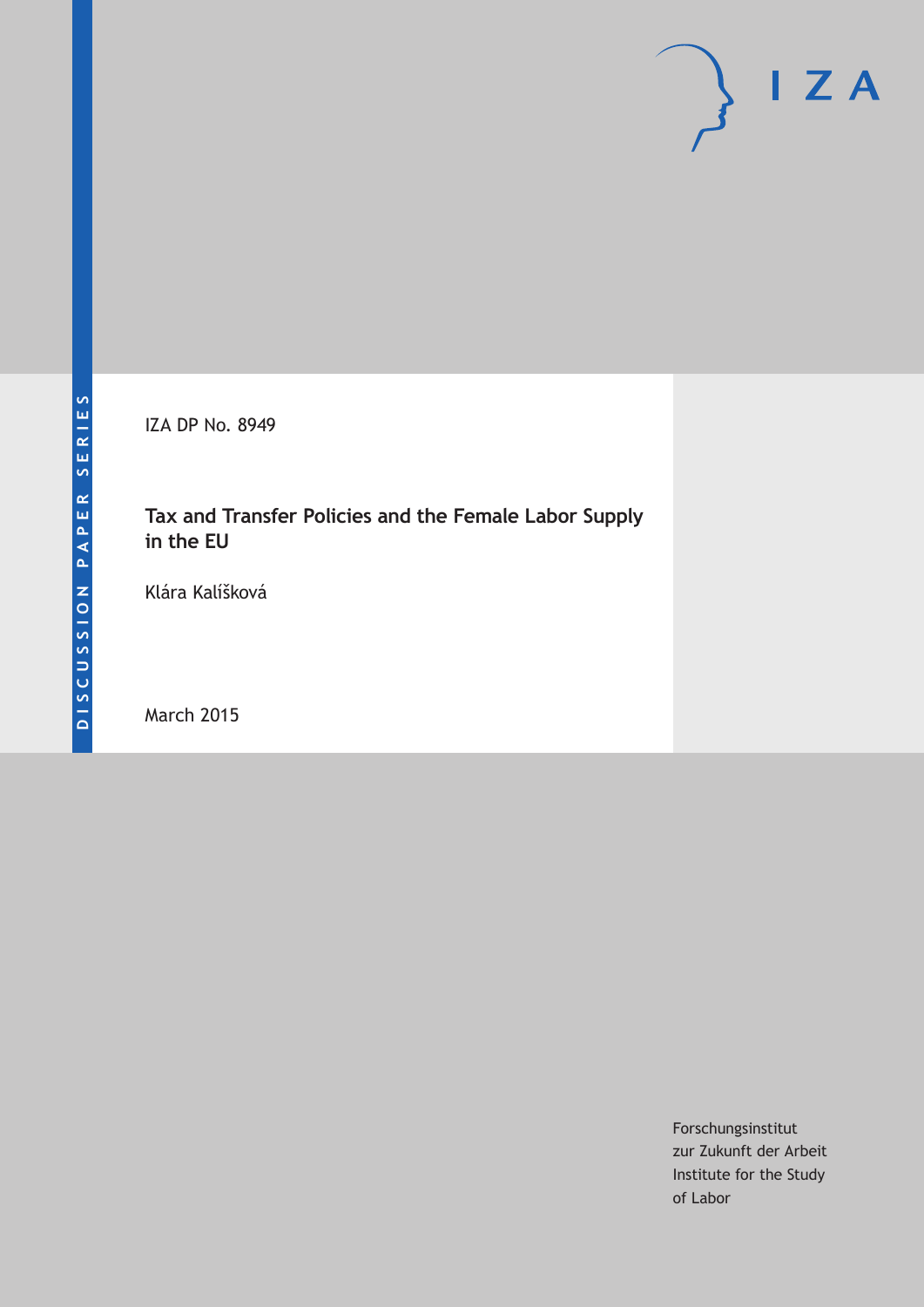# **Tax and Transfer Policies and the Female Labor Supply in the EU**

**Klára Kalíšková**

*CERGE-EI and IZA*

Discussion Paper No. 8949 March 2015

IZA

P.O. Box 7240 53072 Bonn **Germany** 

Phone: +49-228-3894-0 Fax: +49-228-3894-180 E-mail: iza@iza.org

Any opinions expressed here are those of the author(s) and not those of IZA. Research published in this series may include views on policy, but the institute itself takes no institutional policy positions. The IZA research network is committed to the IZA Guiding Principles of Research Integrity.

The Institute for the Study of Labor (IZA) in Bonn is a local and virtual international research center and a place of communication between science, politics and business. IZA is an independent nonprofit organization supported by Deutsche Post Foundation. The center is associated with the University of Bonn and offers a stimulating research environment through its international network, workshops and conferences, data service, project support, research visits and doctoral program. IZA engages in (i) original and internationally competitive research in all fields of labor economics, (ii) development of policy concepts, and (iii) dissemination of research results and concepts to the interested public.

<span id="page-1-0"></span>IZA Discussion Papers often represent preliminary work and are circulated to encourage discussion. Citation of such a paper should account for its provisional character. A revised version may be available directly from the author.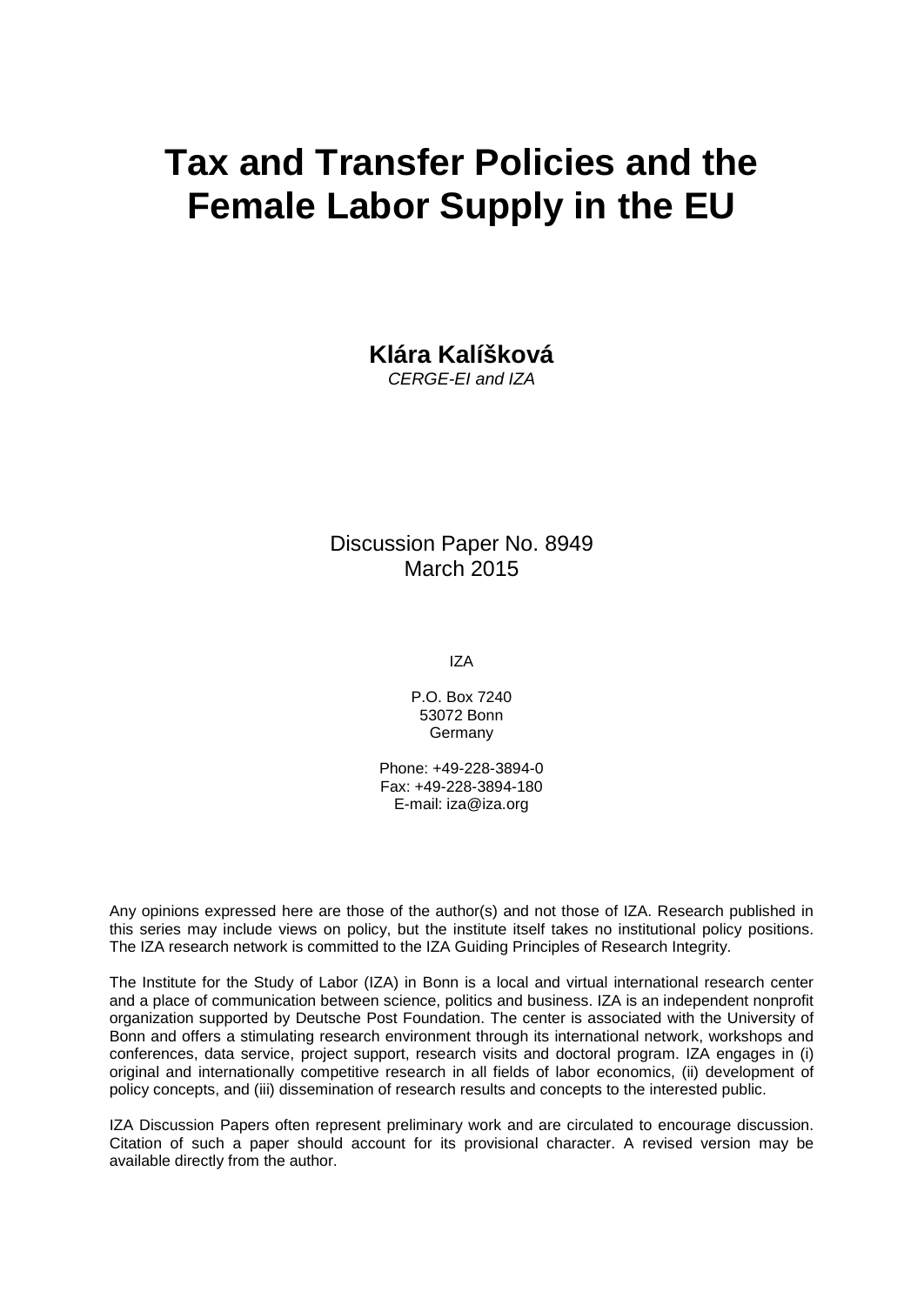IZA Discussion Paper No. 8949 March 2015

# **ABSTRACT**

# **Tax and Transfer Policies and the Female Labor Supply in the EU[\\*](#page-1-0)**

This study contributes to the female labor supply responsiveness literature by measuring the effect of tax-benefit policies on female labor supply based on a broad sample of 26 European countries in 2005-2010. The tax-benefit microsimulation model EUROMOD is used to calculate a measure of work incentives at the extensive margin – the participation tax rate, which is then used as the main explanatory variable in a female employment equation. This allows me to deal with the endogeneity of income in a new way by using a simulated instrumental variable based on a fixed EU-wide sample of women. Results suggest that a 10 percentage point increase in the participation tax rate decreases the female employment probability by 2 percentage points. The effect is higher for single mothers, for women in the middle of the skills distribution, and in countries that have lower rates of female employment.

JEL Classification: C25, H24, H31, J22

Keywords: female labor supply, tax and benefit system, Europe, instrumental variable

Corresponding author:

Klára Kalíšková CERGE-EI P.O. Box 882 Politických vězňů 7 111 21 Prague 1 Czech Republic E-mail: [klara.kaliskova@cerge–ei.cz](mailto:klara.kaliskova@cerge–ei.cz)

This research was financially supported by grant GB14-36154G from the Czech Science Foundation and by an ERSTE Foundation Fellowship for Social Research 2012/2013. The results presented here are based on EUROMOD version F6.0+. EUROMOD is maintained, developed and managed by the Institute for Social and Economic Research (ISER) at the University of Essex, in collaboration with national teams from the EU member states. EUROMOD relies on micro-data from 27 different countries. These are EU-SILC UDB datasets made available by Eurostat; Spanish SILC 2008 data made available by the Spanish Statistical Office; Italian SILC 2008 data made available by the Italian Statistical Office; Austrian SILC 2008 data made available by Statistics Austria; and United Kingdom Family Resources Survey 2008 data made available by the UK Data Archive. All errors remaining in this text are the responsibility of the author.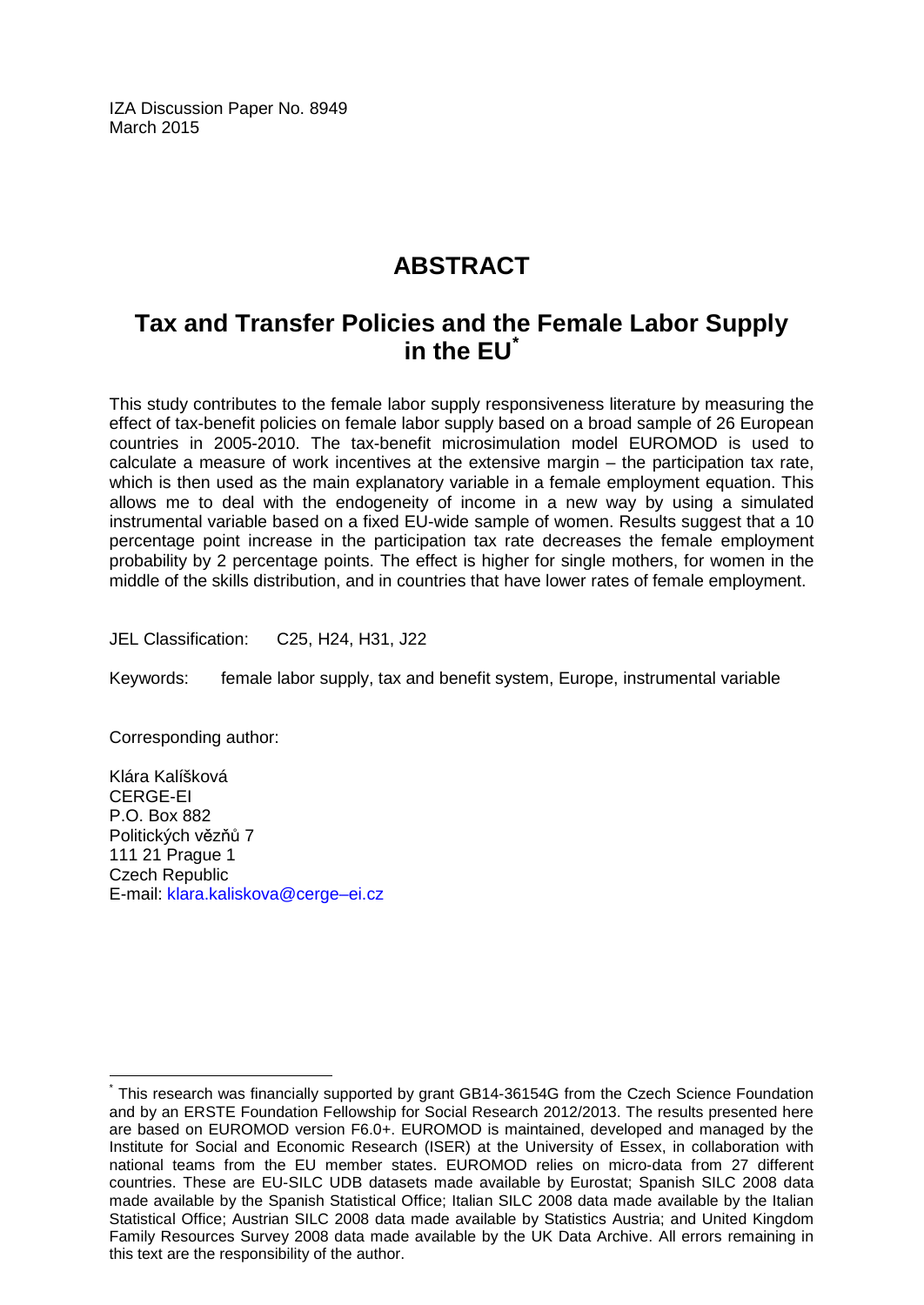### 1 Introduction

The impact of tax–benefit systems on female labor supply has important consequences for an optimal design of tax and transfer policies. Labor supply elasticities have been widely studied in the economic literature, with a major challenge of this literature being the endogeneity of income.<sup>1</sup> The literature on the responsiveness of labor supply decisions to tax and benefit changes can be separated into three main groups: structural models, reduced–form estimation, and grouped data estimation. Most labor supply elasticity estimates come from the structural literature that builds on a family labor supply model (see e.g. Bargain, Orsini, & Peichl, 2014; Blundell, Duncan, McCrae, & Meghir, 2000; Hoynes, 1996; van Soest, 1995). A second group of studies uses a specific tax or transfer reform in the reduced–form estimation of labor supply responsiveness (see e.g. Eissa & Liebman, 1996; Meyer & Rosenbaum, 2001; Saez, Matsaganis, & Tsakloglou, 2012). Finally, the grouped data literature identifies the labor supply elasticities by estimating group–average regressions over a long time period (see e.g. Blau & Kahn, 2007; Causa, 2009; Blundell, Duncan, & Meghir, 1998; Devereux, 2004).

Researchers usually seek for exogenous variation in income provided by tax and transfer reforms or by non–linearities in tax–transfer schedules. However, modeling tax–benefit systems for more than one country in a harmonized way has been largely limited by the complex nature of tax and transfer schedules. Therefore, the literature is highly concentrated on the US, the UK, and other developed economies of Western Europe, while there is little evidence for other countries, including the new EU member states. Moreover, the estimated magnitudes of female labor supply elasticities vary greatly across studies (for a survey, see Blundell & Macurdy, 1999; Keane, 2011; Meghir & Phillips, 2008).

This study brings several contributions to the female labor supply elasticity literature. Using the tax–benefit microsimulation model EUROMOD, I estimate the effect of tax–benefit policies on female labor supply based on a sample of 26 European countries in 2005–2010.

<sup>&</sup>lt;sup>1</sup>Both labor and non–labor income are potentially endogenous to the labor supply. People have different unobserved characteristics (taste for leisure, ability, willingness to work hard, etc.) that affect their probability of being employed, their wages, and the size of non–labor income.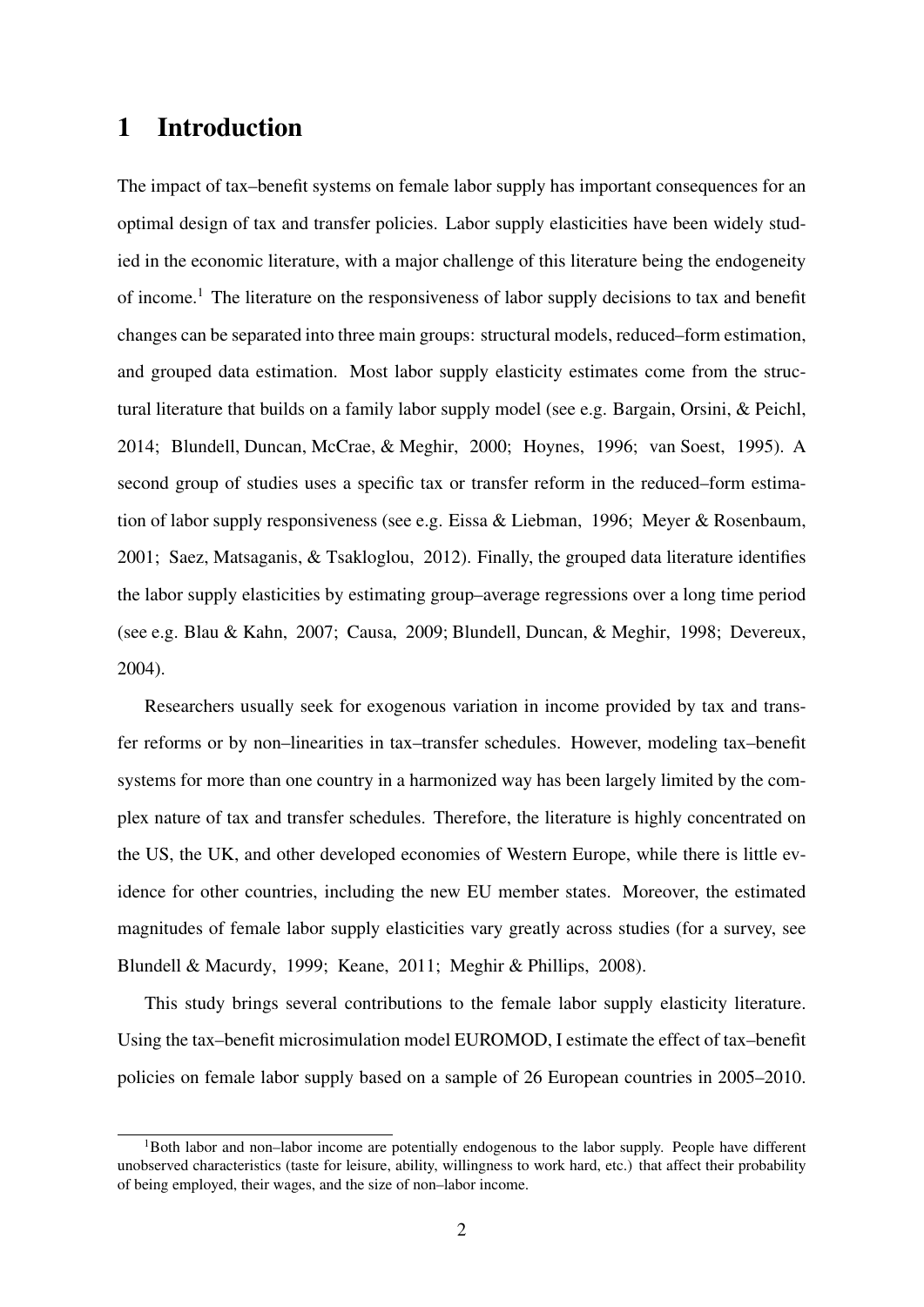This allows me to study the female labor supply responsiveness across countries and groups of women in a comparable way and at the same time control for both time–invariant and time–varying country–level unobserved factors. Further, this paper uses a new approach to deal with the endogeneity of income by using a group–level simulated instrumental variable based on a fixed EU–wide sample of women.

This study focuses on the extensive margin of female labor supply, because the responsiveness of female labor supply was found to be driven mainly by participation choices (Blundell et al., 1998; Keane, 2011).<sup>2</sup> Unlike previous literature, which uses net wage and non–labor income as the main explanatory variables, the main explanatory variable in this study is a measure of the extensive margin work incentives—the participation tax rate (PTR). The PTR is defined as a proportion of lost earnings that is compensated for by lower taxes and higher benefits when not in paid work, and it thus describes the (dis)incentives provided by the tax–transfer system for the participation decision. The use of the PTR allows me the capture of the joint effect of taxes and transfers on female participation decisions and to deal with the endogeneity and measurement error in income by using a simulated instrumental variable.<sup>3</sup>

The instrumental variable for the PTR used in this study exploits variation in the PTR driven by changes in tax–transfer policies, while it eliminates the variation in the PTR caused by behavioral responses to these tax–transfer changes. In particular, the individual–level PTR is instrumented with a group–level measure of tax and transfer systems that is created based on a fixed EU–wide sample of women. This sample is created from a pooled dataset of all EU countries by taking a random sample of approximately 27,000 women. The instrumental variable for a woman with given characteristics,<sup>4</sup> living in country  $c$  and year  $t$  is calculated as an average PTR of women from the fixed EU–wide sample who have the same characteristics and whose PTR is computed based on the tax–transfer system of country *c* in year *t*. Therefore, the only variation in the IV stems from differences in tax and transfer policies across

 $2$ In accordance with previous literature, I refer to the decision of working or not as the participation decision (see, e.g. Meghir & Phillips, 2008). It should not be confused with labor force participation (being in a labor force or not, including the unemployed).

<sup>&</sup>lt;sup>3</sup>Note that the use of the participation tax rate in the labor supply equation itself does not solve the problem of income endogeneity, because the PTR is a function of family income.

<sup>4</sup>Characteristics include education level, the presence of children of different ages, and marital status.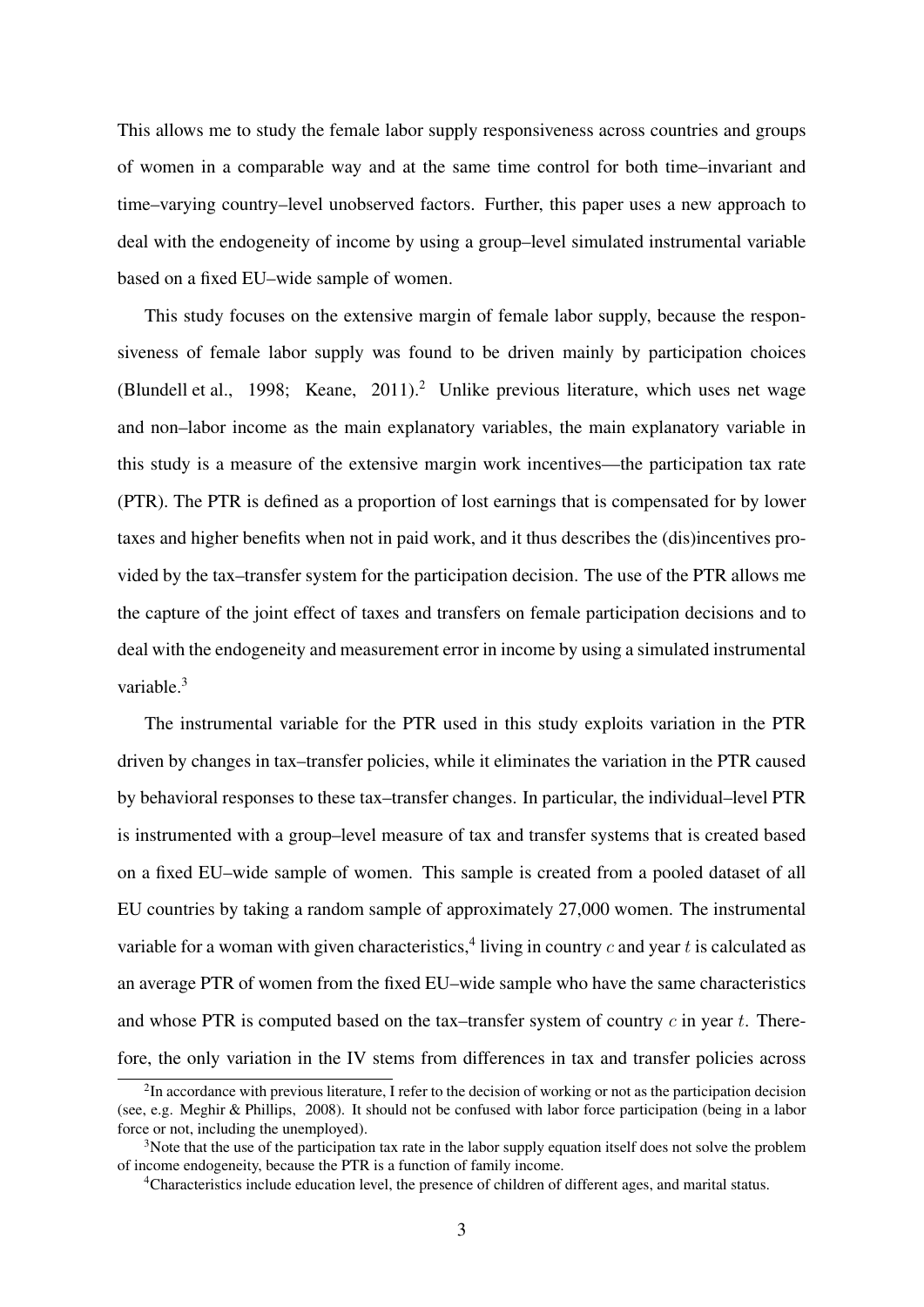EU countries, over time, and across groups of women. This instrumental variable approach builds on the simulated IV approach used in the health economics literature (Currie & Gruber, 1996; Cutler & Gruber, 1996), but is also related to the simulated IV of Moffitt and Wilhelm  $(2000)$ , Gruber and Saez  $(2002)$ , or Dahl and Lochner  $(2012)^5$  and to the grouped data literature.

This paper takes advantage of recent developments in multinational microsimulation models that allow researchers to model the tax and benefit systems for a large set of countries in a comparable way. It uses the EU–wide microsimulation model EUROMOD<sup>6</sup> to calculate participation tax rates at the individual level for 26 EU countries in 2005–2010. The rich structure of the data enables the studying of the heterogeneity in female labor supply responsiveness across countries and groups of women while controlling for time–invariant country–specific characteristics (such as culture and informal institutions), but also for time–varying country– level unobserved factors (such as country–level economic shocks, changes in preferences for work or family policies).

Multinational microsimulation models have so far been used mainly to describe the differences in the tax and transfer systems across countries, and to my knowledge, Bargain et al. (2014) is the only study that uses a multinational microsimulation model in the labor supply elasticity estimation, and is thus closest to the present study. They use the microsimulation models TAXSIM and EUROMOD to compare labor supply elasticities of men and women in the U.S. and 17 European countries. Compared to Bargain et al. (2014), this study takes advantage of a newer version of the EUROMOD model, which includes a larger sample of countries (mainly from the post–communist countries) and a much longer time span, while I also take a different estimation approach. My methodology is based on a reduced–form estimation combined with an instrumental variable approach, while Bargain et al. (2014) use

<sup>5</sup>These studies simulate instrumental variables based on the pre–reform characteristics of the affected individuals to which they apply the post–reform tax and transfer schedules. My instrumental variable works in a similar way, but I apply the tax and transfer schedules to the fixed sample of individuals with similar characteristics in order to minimize the effect of composition changes across countries and time. See Section 2.2 for details.

<sup>6</sup>EUROMOD is a tax–benefit microsimulation model for all EU member states. In this paper, EUROMOD version F6.0+ is utilized. EUROMOD is maintained, developed and managed by the Institute for Social and Economic Research (ISER) at the University of Essex, in collaboration with national teams from the EU member states. See https://www.iser.essex.ac.uk/euromod.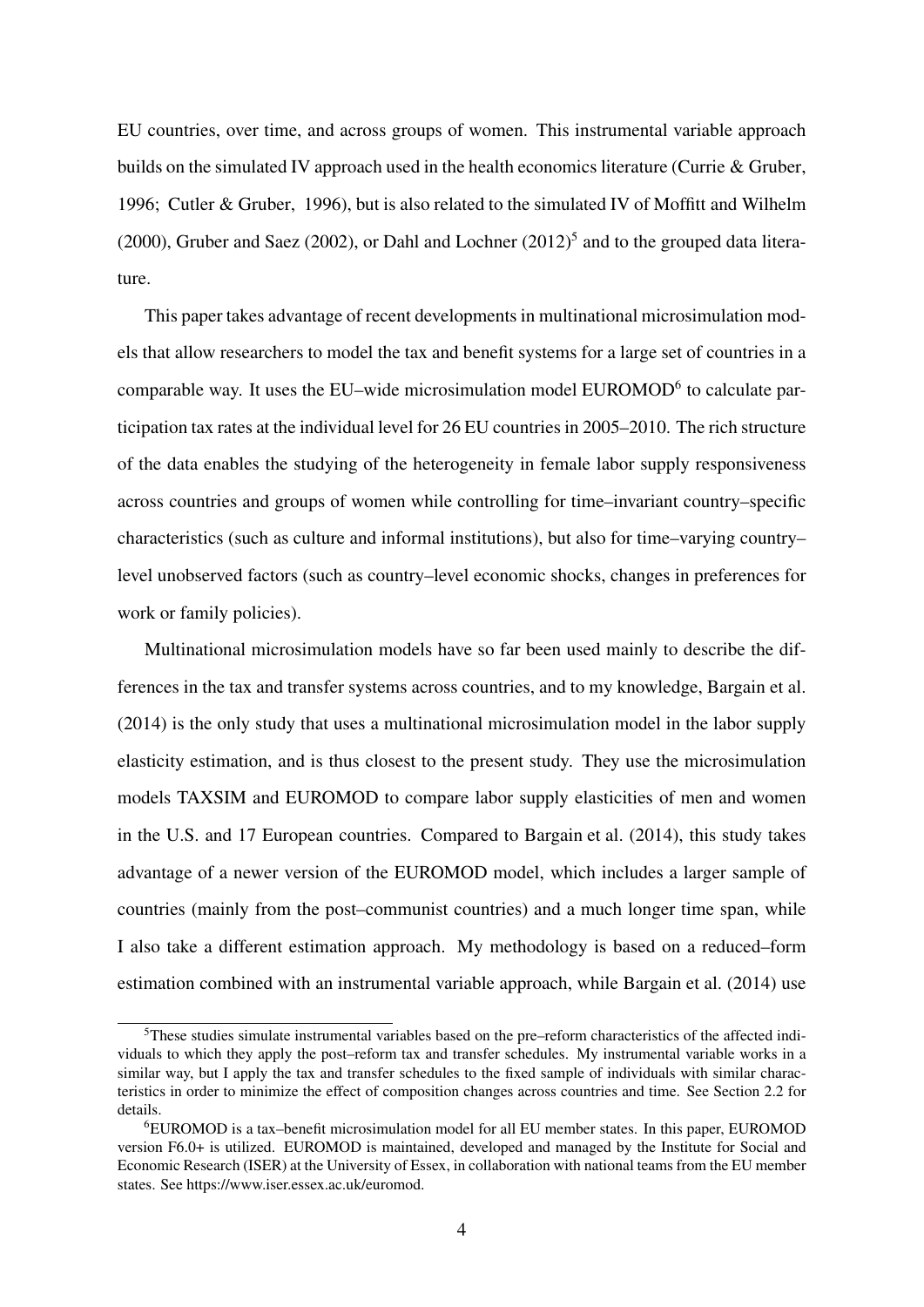a structural model. An advantage of the present study over the structural models is that it does not require any assumptions on preferences (including the form of utility function and the choice set for working hours). However, it does require a sufficient amount of changes in the tax and transfer policies for identification. In Section 2.2, I argue that there was indeed enough policy variation in the EU countries between 2005 and 2010.

My results suggest that a 10 percentage point increase in the participation tax rate decreases the female employment probability by 2 percentage points. The implied participation elasticity with respect to the PTR is 0.08—a 10% increase in the participation tax rate decreases the female employment rate by 0.8%. I also analyze the heterogeneity of the response across groups of women with different characteristics and find that the effect is substantially higher for women with secondary education (an elasticity of 0.16, compared to an elasticity of 0.04 for primary and tertiary–educated women) and women with small children. Consistent with previous findings, the highest elasticity is found for single mothers (0.32). Finally, the use of a multinational microsimulation model allows for a comparison of female participation elasticities across groups of countries in a harmonized way. I find that the responsiveness does differ substantially across countries, and that the countries with the lowest female employment rates have the highest participation elasticity.

## 2 Methodology

#### 2.1 The participation tax rate

This section introduces basic notation and explains the role of the participation tax rate in female participation decisions. Let's assume that each woman has a fixed earnings potential  $e_w^p$ and fixed costs of work *q<sup>w</sup>* (including a disutility from work, a value of lost home production, child care costs, etc.). She chooses between working ( $e_w = e_w^p$ ) and not working ( $e_w = 0$ ) to maximize the household's utility.<sup>7</sup>

 $7$ Married and cohabiting women are assumed to be secondary earners; their labor force participation decisions follow their spouses' decisions, while single women are the primary and only potential earner in a household. I also assume here that spouses pool their resources, which is a standard assumption of a unitary model. While some studies question this assumption, the unitary model is still widely used in the labor supply literature (see e.g. Blundell, Pistaferri, & Saporta-Eksten, 2012) and some recent empirical studies supported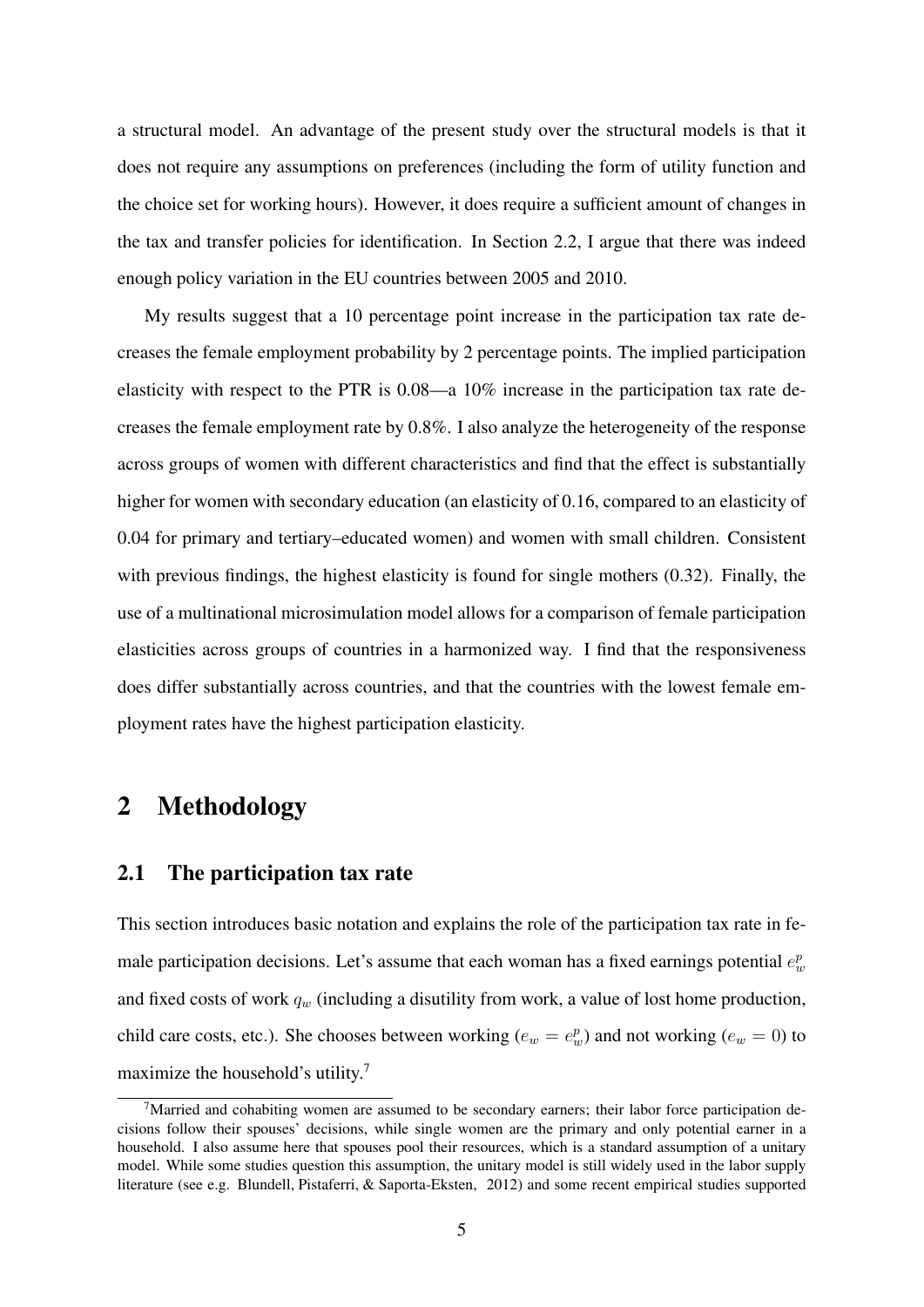The effect of taxes and transfers on family income is captured by a tax–transfer function  $T(e_m, e_w, \rho)$ , which represents net taxes paid as a function of both spouses' earnings (*e<sup>m</sup>* denotes earnings of the woman's spouse) and parameters of the tax–transfer system (*ρ*). Therefore, the female participation decision is based on a comparison of costs of work and net gain from entering the labor market, which is defined as gross earnings less net taxes that the woman has to pay while in paid work on top of net taxes that she pays out of work. Therefore, the woman decides to enter the labor market if:

$$
q_w \le e_w^p - [T(e_m, e_w^p, \rho) - T(e_m, 0, \rho)].
$$
\n(1)

The participation decision can then be expressed in terms of the participation tax rate:

$$
PTR \equiv \frac{[T(e_m, e_w^p, \rho) - T(e_m, 0, \rho)]}{e_w^p} \le \frac{e_w^p - q_w}{e_w^p},\tag{2}
$$

where the PTR describes the proportion of lost earnings that is compensated by lower taxes and higher benefits when not in paid work.

#### 2.2 Estimation approach

The model from the previous section provides a basis for the estimation approach used in this paper. I estimate the effect of a widely used work incentive measure—the participation tax rate—on the labor supply decisions of women. The participation equation has the following form:

$$
Empl_{ict} = \alpha PTR_{ict} + \beta' X_{ict} + \gamma_t + \gamma_c + (\gamma_{ct}) + \epsilon_{ict},\tag{3}
$$

where  $Empl_{ict}$  is the employment dummy,  $PTR_{ict}$  is the participation tax rate, and  $X_{ict}$ represents the set of observable characteristics including age, education, marital status, number of household members, dummy variables for the presence of spouse, for children of certain ages (children aged 1, 2, 3, 4–5, 6–9, 10–15, and no children below 16), and for elderly

the validity of a unitary model (see, e.g. Bargain et al., 2014).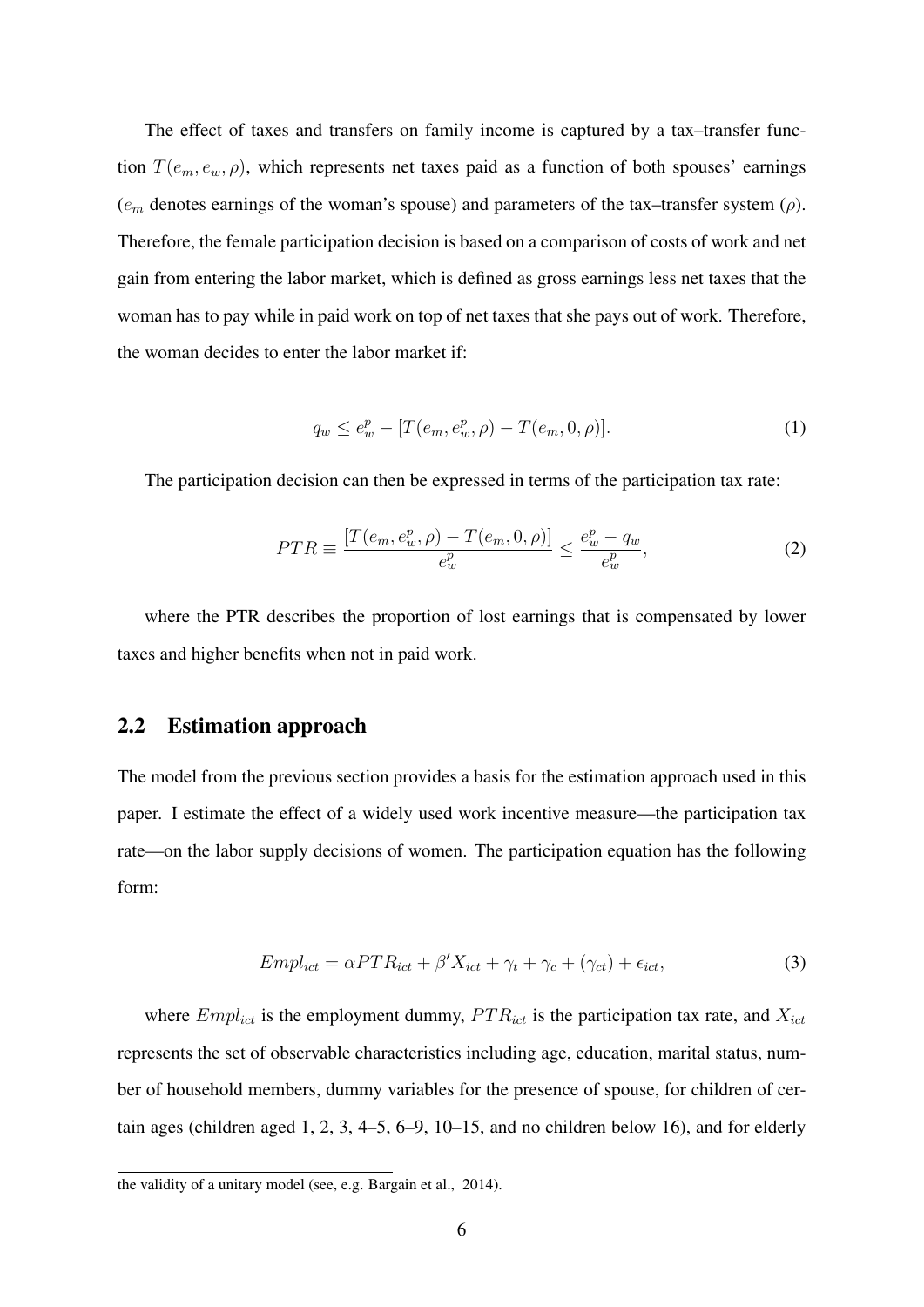in the household, and characteristics of spouse if present (education and economic status). I also include country fixed effects ( $\gamma_c$ ) and year fixed effects ( $\gamma_t$ ), while in most specifications all country–year fixed effects (*γct*) are included. Therefore, I allow for changes in the country–specific fixed effects, which capture unobserved country–specific tastes for work, cultural norms, gender–role attitudes, labor market conditions, or family policies.

I deal with possible endogeneity and measurement error in the PTR by using a simulated instrumental variable.<sup>8</sup> The instrument for the PTR represents a group–level measure of the tax–transfer work incentives which is created based on a fixed sample of women from the whole EU. This method builds on the simulated instrument approach used in the health economics literature (Currie & Gruber, 1996; Cutler & Gruber, 1996), but is also related to the simulated IV used in the literature on responsiveness towards tax and transfer changes (Dahl & Lochner, 2012; Gruber & Saez, 2002; Moffitt & Wilhelm, 2000).

The instrumental variable for the PTR is created in three steps. First, I take a random sample of 27,000 women (denoted by a subscript  $j$ ) from the pooled sample of the 26 EU countries in 2007.<sup>9</sup> The first step provides a sample of women with fixed demographic characteristics and fixed income distribution. Second, I calculate the participation tax rate  $PTR_{ict}$ for each woman *j* from this fixed EU–wide sample applying country *c* and year *t*'s tax and transfer system. I repeat this PTR calculation for each country–year cell. Therefore, for each woman in the fixed EU–wide sample, I have 126 calculated PTRs, where each PTR corresponds to one country–year cell.<sup>10</sup> To avoid problems with income–level differences across the EU countries which might negatively affect the calculated *P T Rjct*, I adjust incomes of women from the fixed EU–wide sample to correspond to the level of incomes in country *c*. 11

 $8$ The participation tax rate is a function of a woman's and her husband's income (see equation 2). Therefore, it can be affected by the standard endogeneity and measurement error problems of income in the labor supply equation.

 $9A$  sample of 27,000 women seems to be sufficiently large as to provide a reasonably strong IV and EU-ROMOD is not meant to work with much larger samples. I have also conducted a robustness check with a substantially smaller sample of 17,000 women, but the results were largely unchanged.

 $10$ There are 126 country–year cells used in the estimation, because not all 26 countries are observed for all 6 years between 2005 and 2010. For details, see Section 3.1.

 $<sup>11</sup>$ I assign each woman in the fixed EU–wide sample a quantile in the income distribution of her own country,</sup> and then change her income to correspond to the average income in that quantile, but in the income distribution of country *c*. I create very detailed income distributions with 400 income quantiles in each country. I also adjust incomes of all household members the same way, because their incomes potentially affect the PTR computation as well.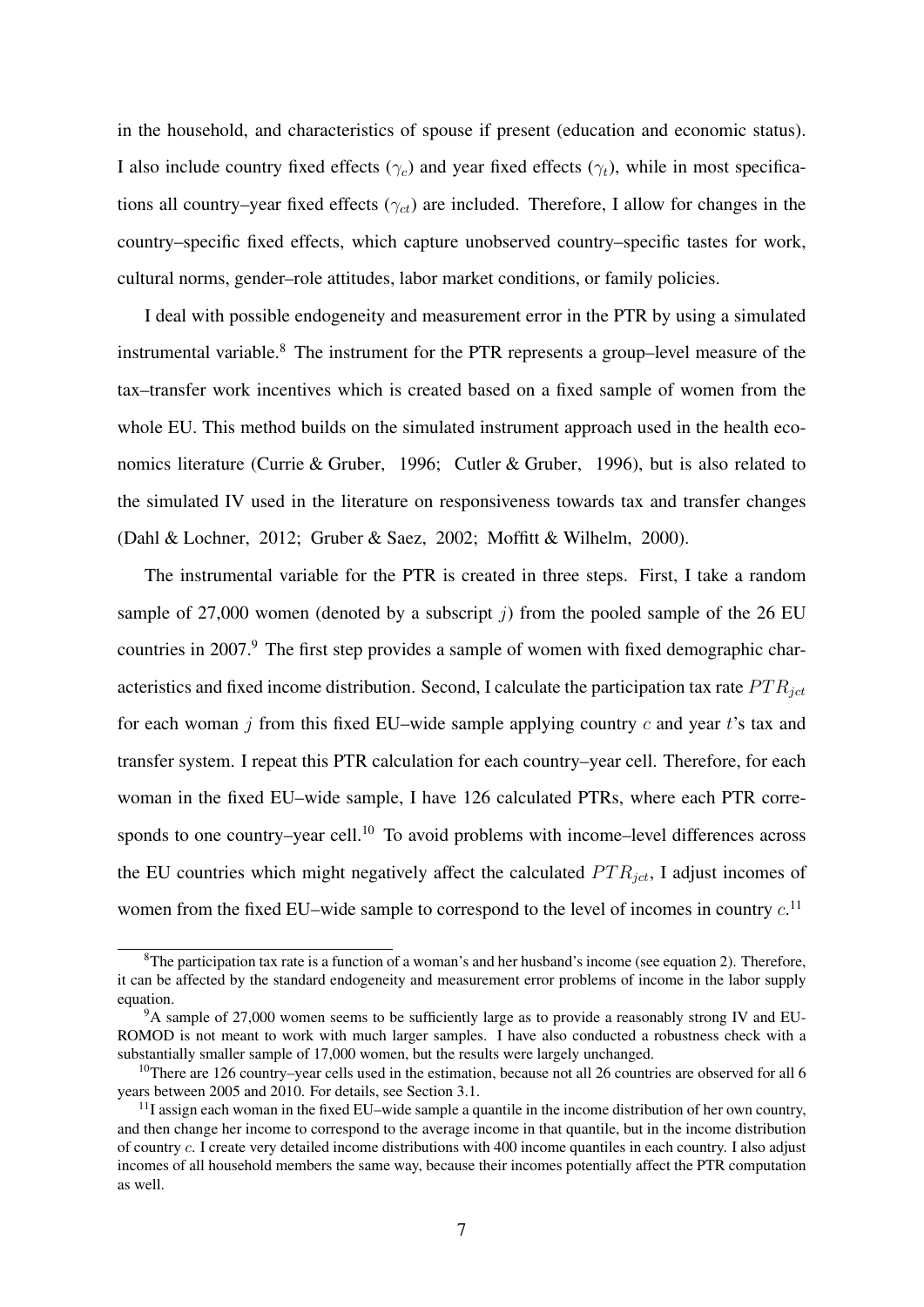Third, the instrumental variable for a woman *i* from group *g*, country *c*, and year *t* is constructed as an average  $PTR_{ict}$  of women from the fixed EU–wide sample who belong to group *g*. <sup>12</sup> Therefore, the only variation in this group–level IV stems from variation in tax and transfer systems across EU countries, over time, and across groups of women. The possible endogeneity and measurement error in the PTR are filtered out using the sample of women with fixed characteristics and fixed income distribution.

The simulated instrument is used in a 2SLS estimation described by the following equations:

$$
PTR_{ict} = \lambda PTR \cdot IV_{ict} + \theta' X_{ict} + \gamma_t + \gamma_c + (\gamma_{ct}) + u_{ict},\tag{4}
$$

$$
Empl_{ict} = \delta \widehat{PTR}_{ict} + \phi' X_{ict} + \gamma_t + \gamma_c + (\gamma_{ct}) + e_{ict}, \tag{5}
$$

where  $PTR_{.}IV_{ict}$  is the instrumental variable for the PTR,  $\widehat{PTR}_{ict}$  denotes the predicted PTR from the first stage regression, and  $\delta$  denotes the coefficient of interest.

The identification of female labor supply elasticities in this paper is based on tax and transfer changes that took place in the 26 EU countries between 2005 and 2010. Indeed, there were several reforms of tax and transfer schedules in this time period including some major reforms of tax systems—tax base allowances reform in Belgium in 2008, a flat tax reform in the Czech Republic in 2008, tax system changes in Denmark in 2010, an increase in the number of tax brackets in Spain in 2007, etc. Benefit schedules in the EU countries also underwent several important changes including the introduction of an allowance for school children in Belgium in 2006, reforms of housing and child benefits in the Czech Republic in 2007 and 2008, increased generosity of the universal child benefit and the reform of education benefits in Germany in 2008 and 2009, extensions to the large family benefit in Greece in 2006 and 2008, the introduction of a Solidarity labor income benefit in France in 2009, the reform of child benefit in Lithuania in 2009, etc.

 $12$ There are in total 30 groups that are defined based on three educational categories (primary, secondary, and tertiary education), five categories according to the presence of children of various ages (children aged 1–3, 4–5, 6–9, 10–15, and no children below 16) and two categories by marital status (married and unmarried). Therefore, the IV for a married childless woman with tertiary education living in Germany in 2008 is calculated as an average PTR of women from the fixed EU–wide sample who are also married, childless, and tertiary educated, and whose PTR is calculated based on the German tax–transfer system in 2008.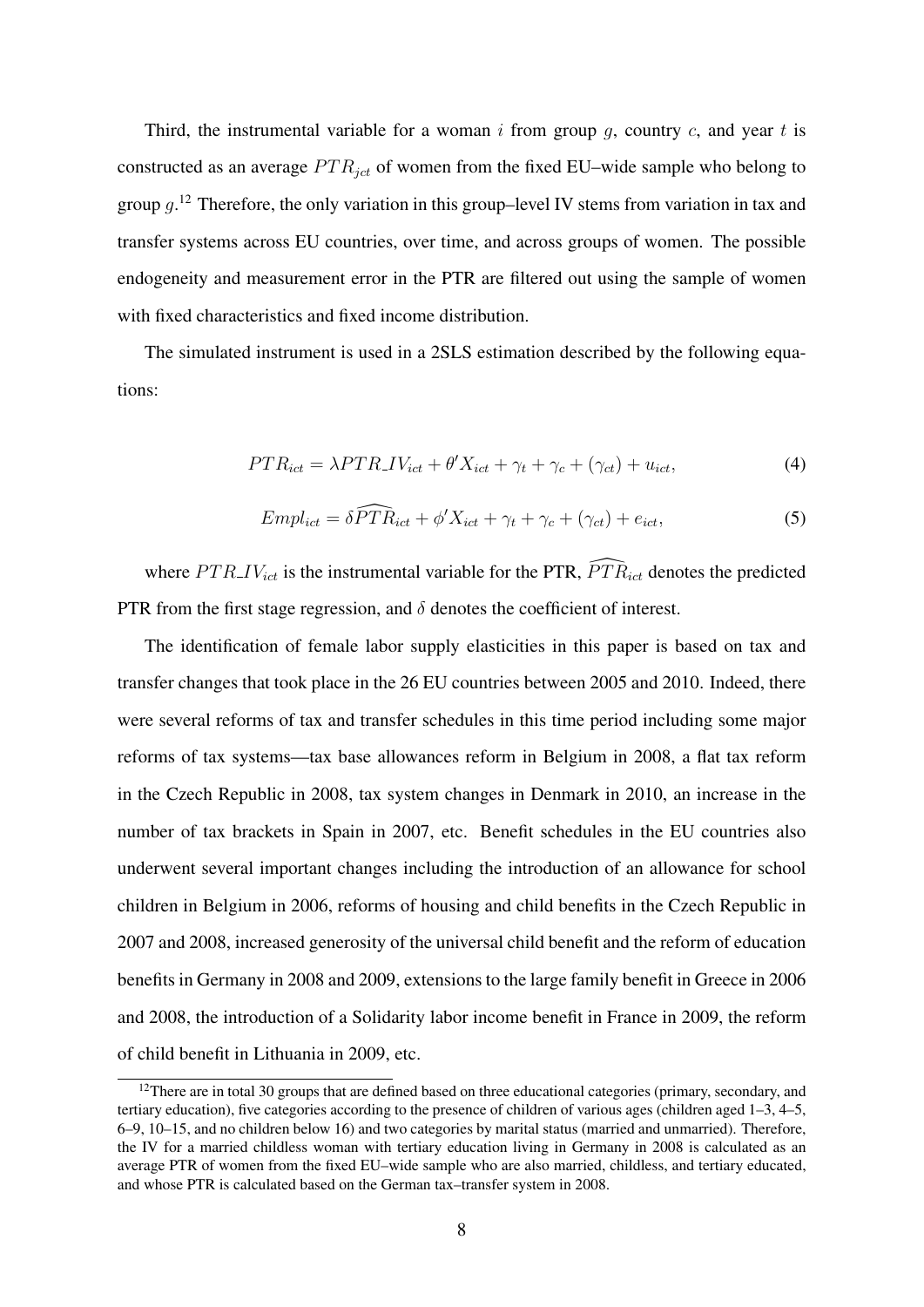## 3 Data and microsimulation of taxes and benefits

#### 3.1 Data and sample selection

The empirical analysis makes use of the tax–benefit microsimulation model EUROMOD, version F6.0+. The EUROMOD model is largely based upon harmonized EU–SILC data<sup>13</sup> (that are further adjusted for microsimulation purposes) combined with a detailed tax–benefit calculator. The model utilizes detailed information on household composition, characteristics of household members, and their incomes from the micro data, and creates common definitions of income concepts and assessment units to allow for a very detailed and harmonized micro–level calculation of taxes and benefits (for details on the EUROMOD project, see Sutherland & Figari, 2013). This makes EUROMOD a very suitable instrument for computing participation tax rates in a harmonized way for the EU countries.

The EUROMOD model covers all 27 countries of the EU, but I exclude Malta from the analysis, because the Maltese data have serious shortcomings.<sup>14</sup> I utilize tax–transfer schedules that were in force in 2005 to 2010 and are available in the EUROMOD, version F6.0+. The EUROMOD model covers some countries only for 2006–2010 and some countries only for 2007–2010. Moreover, while EUROMOD computes taxes and transfers for all the above mentioned years, the EUROMOD input data are available only for selected years. Computation of taxes and transfers for the years that do not have the corresponding input data is based on data from previous years with updated incomes. An overview of country–year cells, for which the tax–transfer computations are available and for which the EUROMOD input data are available, is provided in Appendix Table A.1.<sup>15</sup>

These country–year combinations, which have tax–transfer computations in EUROMOD

<sup>&</sup>lt;sup>13</sup>For most countries EU–SILC UDB data are used for microsimulation, but for some countries national SILC data are utilized, while the Family Resource Survey data are used for the UK.

<sup>&</sup>lt;sup>14</sup>Maltese data does not include exact age information, but report age only in 5–year age bands, which is a serious limitation for female labor supply analysis, mainly because we cannot identify the exact age of children in a family.

<sup>15</sup>Official country abbreviations are used throughout the paper: Austria (AT), Belgium (BE), Bulgaria (BG), Cyprus (CY), Czech Republic (CZ), Germany (DE), Denmark (DK), Estonia (EE), Spain (ES), Finland (FI), France (FR), Greece (GR), Hungary (HU), Ireland (IE), Italy (IT), Lithuania (LT), Luxembourg (LU), Latvia (LV), Netherlands (NL), Poland (PL), Portugal (PT), Romania (RO), Sweden (SE), Slovenia (SI), Slovakia (SK), United Kingdom (UK).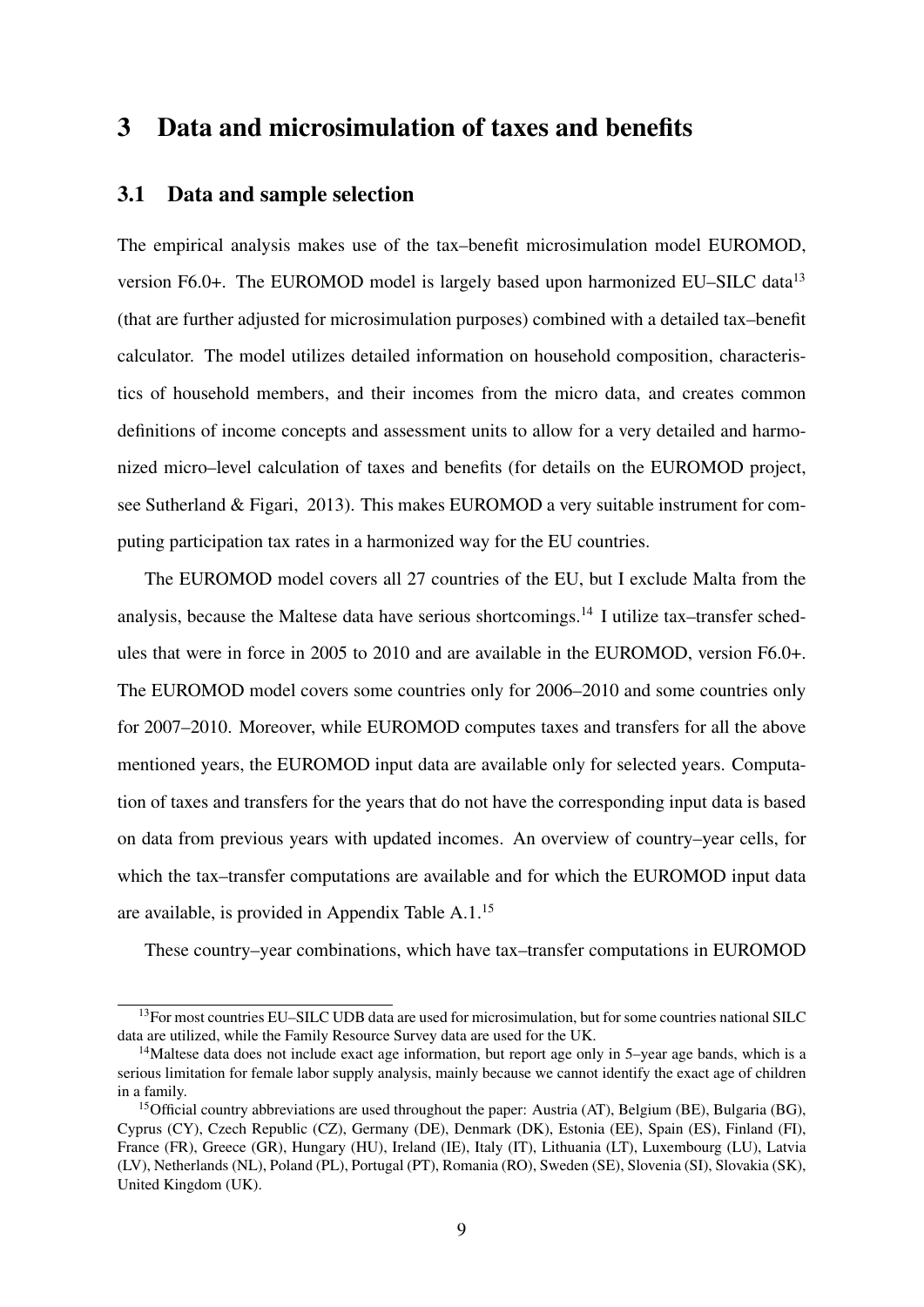but do not have the input data available, cannot be directly used in the estimation, because actual participation decisions of women for these country–year cells are not observed. However, the EUROMOD can be used to calculate the participation tax rates for all available country– year combinations, and then these participation tax rates can be assigned to individuals in the EU–SILC data, where the participation decisions are available. Participation tax rates computed within the EUROMOD are imputed to the EU–SILC data based on reported incomes and household characteristics using propensity score matching.<sup>16</sup> The imputation should be very precise given the fact that the PTR is merely a function of incomes and other observable characteristics of individuals in a household.

Nevertheless, the quality of matching is examined in Section 4.3, where estimation results based on the EUROMOD data are compared to those based on the EU–SILC data with imputed participation tax rates. Since the quality of matching is indeed good, the main results presented in the paper are those based on the EU–SILC data with the imputed PTR. This allows me to take advantage of all available country–year cells in EUROMOD and substantially improves the identification strategy.

I restrict the sample to prime–aged women (aged 25–55), and I exclude women in full– time education, pensioners, disabled, women with a new–born child (younger than 1 year of age),<sup>17</sup> and those with missing values for education. I also exclude the self–employed from the analysis (all women who have more than 30% of their work income from self-employment), because the quality of reporting of self–employment income in the micro–data sources is generally limited and varies largely across countries (Immervoll, 2004). Excluding self– employed women is a common practice in a majority of the female labor supply elasticities papers (see, e.g. Bargain et al., 2014). The analysis includes both women living in couples (married or cohabiting) and single women.

<sup>&</sup>lt;sup>16</sup>The propensity score matching procedure matches women in the EUROMOD data with those in EU–SILC within each country–year cell based on their income, marital status, income of the partner (if present), dummy variables for presence of children of various ages (children aged 1, 2, 3, 4–5, 6–9, 10–15, and no children below 16) and a dummy for elderly household members. Each woman in the SILC data is assigned a closest neighbor from the EUROMOD data and the corresponding PTR is imputed. To maintain consistency, the PTR is imputed to the EU–SILC data even for those years for which the EUROMOD input data are available.

 $17$ Children aged 0 are dropped from the EUROMOD dataset in order to align demographic variables with the income reference period for the computation of benefits (in most countries, the income reference period of the data is the calendar year preceding the survey).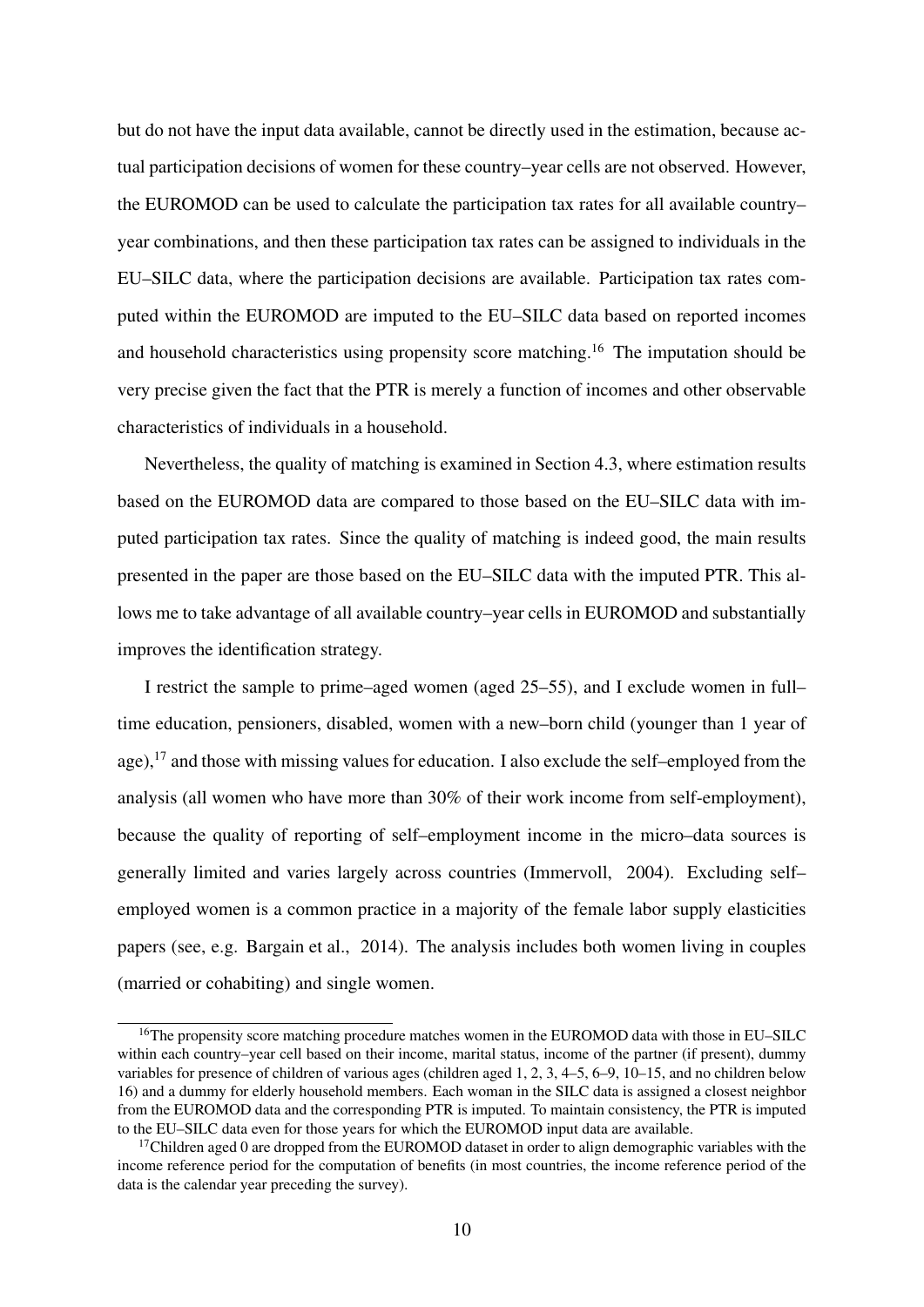#### 3.2 Participation tax rate calculations

The participation tax rate is defined as the difference between net taxes paid when the woman works and when she does not work over her gross wage, while the economic status and incomes of all other household members are fixed. Therefore, to calculate the PTR, I need to compute taxes and benefits for all household members for two hypothetical scenarios—when the woman works and when she does not work. For the non–working women, this requires some assumptions about their potential earnings. I impute monthly wages for all women (both working and non–working) using Heckman's two step procedure.<sup>18</sup>

EUROMOD is then used to calculate monthly income taxes, social security and health contributions paid, and welfare benefits received for all household members for the situation of the woman working (based on predicted wage) and not working (zero wage). Benefits included in the PTR computations consist mainly of social assistance benefits (targeted to very low income households), child–related benefits, and housing benefits.<sup>19</sup> Computed taxes, contributions, and welfare benefits and imputed monthly wages are then used in the PTR calculation (see equation 2). The same procedure is applied to calculate the PTR for the fixed EU–wide sample of women.

Sample summary statistics of the employment rate, the PTR and the IV for the PTR by country are reported in Table 1. There are in total over 433,000 women from 26 countries in the sample. The average employment rate of prime–aged women in the sample is 82.5%, but there are large differences across countries with Scandinavian countries having an employment rate over 90% and Southern Europe with very low employment rates (close to 60% or 70%). The average participation tax rate in the sample is 30.2%, but again the PTR differs greatly across countries with Belgium, Denmark, and Slovenia having the highest average participation tax rates (over 40%), and Cyprus, Greece, and Spain having the lowest average

<sup>&</sup>lt;sup>18</sup>The wage regression adjusted for selection term is run for each country and year separately to allow for different determinants of wages across countries and over time. The selection term is identified using dummies for the presence of children of different ages in the household. Other explanatory variables in the monthly wage regression include education, age, marital status, and nationality.

 $19$ Public pension benefits are ignored in the present study, because the focus is on prime–aged women. I also exclude maternity and parental leave benefits and unemployment benefits from the PTR computation, because the EUROMOD model includes these benefits only in few countries (eligibility for these benefits often depends on employment history, which is not available in the data). Moreover, unemployment benefits represent only a temporary income replacement, and I am more interested in medium to long term work incentive effects.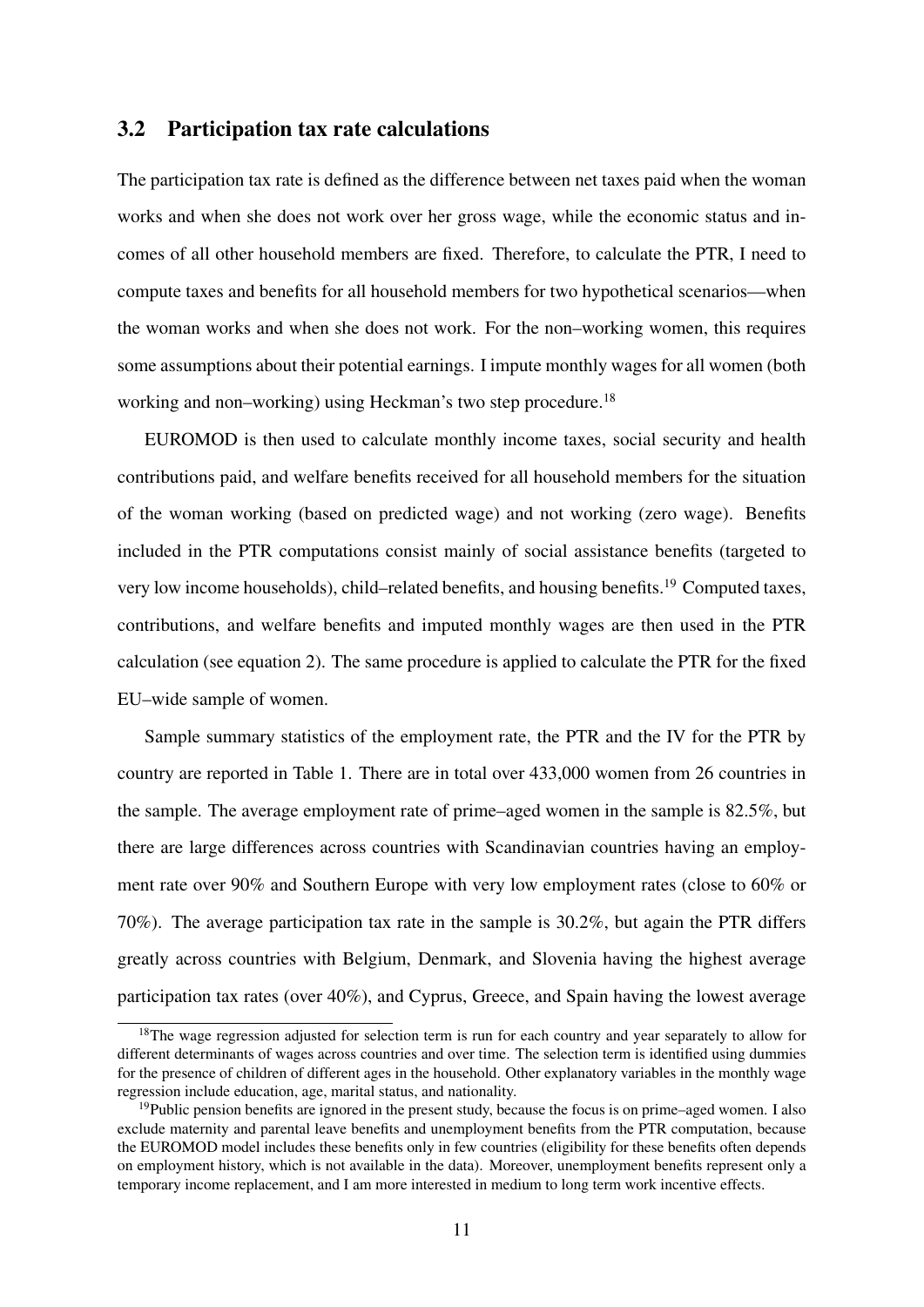PTR not exceeding 20%. The within–country variations in the PTR are also substantial and are mainly caused by the presence of means-tested benefits and progressive income tax.<sup>20</sup>

|                      | (1)             | (2)       | (3)        | (4)       | (5)   | (6)        | (7)          |
|----------------------|-----------------|-----------|------------|-----------|-------|------------|--------------|
|                      | Employment rate |           | <b>PTR</b> |           |       | IV for PTR | Observations |
|                      | Mean            | Std. Dev. | Mean       | Std. Dev. | Mean  | Std. Dev.  |              |
| AT                   | 0.838           | 0.368     | 0.367      | 0.132     | 0.404 | 0.080      | 9,840        |
| BE                   | 0.835           | 0.371     | 0.423      | 0.105     | 0.404 | 0.063      | 14,689       |
| BG                   | 0.901           | 0.298     | 0.242      | 0.135     | 0.236 | 0.065      | 8,781        |
| <b>CY</b>            | 0.775           | 0.418     | 0.109      | 0.152     | 0.106 | 0.071      | 5,385        |
| $\operatorname{CZ}$  | 0.837           | 0.370     | 0.308      | 0.116     | 0.350 | 0.053      | 22,042       |
| $\rm DE$             | 0.844           | 0.363     | 0.389      | 0.118     | 0.368 | 0.059      | 20,234       |
| DK                   | 0.981           | 0.136     | 0.468      | 0.136     | 0.550 | 0.066      | 9,550        |
| $\rm EE$             | 0.895           | 0.306     | 0.234      | 0.106     | 0.245 | 0.030      | 13,917       |
| ES                   | 0.732           | 0.443     | 0.175      | 0.091     | 0.165 | 0.054      | 34,864       |
| FI                   | 0.954           | 0.210     | 0.309      | 0.074     | 0.260 | 0.040      | 14,613       |
| <b>FR</b>            | 0.905           | 0.294     | 0.330      | 0.126     | 0.347 | 0.088      | 21,315       |
| <b>GR</b>            | 0.625           | 0.484     | 0.115      | 0.098     | 0.050 | 0.032      | 13,364       |
| ${\rm H}{\rm U}$     | 0.825           | 0.380     | 0.326      | 0.109     | 0.365 | 0.094      | 20,729       |
| IE                   | 0.712           | 0.453     | 0.235      | 0.160     | 0.260 | 0.041      | 5,969        |
| $\mathop{\text{IT}}$ | 0.684           | 0.465     | 0.249      | 0.087     | 0.165 | 0.048      | 46,606       |
| LT                   | 0.894           | 0.308     | 0.250      | 0.084     | 0.242 | 0.042      | 11,780       |
| LU                   | 0.740           | 0.439     | 0.394      | 0.183     | 0.427 | 0.063      | 9,585        |
| ${\rm LV}$           | 0.904           | 0.294     | 0.298      | 0.050     | 0.299 | 0.027      | 11,185       |
| NL                   | 0.886           | 0.318     | 0.316      | 0.102     | 0.367 | 0.049      | 22,220       |
| PL                   | 0.783           | 0.412     | 0.311      | 0.090     | 0.309 | 0.034      | 26,860       |
| PT                   | 0.818           | 0.386     | 0.270      | 0.139     | 0.375 | 0.091      | 9,373        |
| <b>RO</b>            | 0.706           | 0.456     | 0.313      | 0.097     | 0.304 | 0.027      | 11,245       |
| $\rm SE$             | 0.963           | 0.189     | 0.334      | 0.106     | 0.324 | 0.036      | 13,848       |
| SI                   | 0.953           | 0.213     | 0.418      | 0.060     | 0.484 | 0.062      | 25,195       |
| <b>SK</b>            | 0.905           | 0.293     | 0.327      | 0.181     | 0.347 | 0.067      | 14,643       |
| <b>UK</b>            | 0.825           | 0.380     | 0.348      | 0.176     | 0.230 | 0.049      | 15,775       |
| Total                | 0.825           | 0.380     | 0.302      | 0.138     | 0.299 | 0.123      | 433,607      |

Table 1: Summary statistics of employment rate and the PTR by country

Notes: The sample includes women aged 25–55, who are not in full–time education, are not pensioners, disabled, or self–employed, and do not have a child younger than 1. The number of observation for each country differs due to differences in sample sizes, but also due to the different number of years covered in different countries (see Appendix Table A.1).

Source: EUROMOD and EU–SILC data (2005–2010), own calculations.

 $20$ For example, there are means-tested child benefits, education benefits, and social assistance benefits in Germany, which in combination with progressive income tax system that treats married couples jointly (thereby increasing marginal tax rates of secondary earners) creates a system with quite high and much dispersed participation tax rates for women. Lithuania provides a good example of a country with a participation tax rate that has low variance. Lithuania applies a flat tax rate system to personal income, and the only means–tested benefit is the social assistance benefit for very low income households.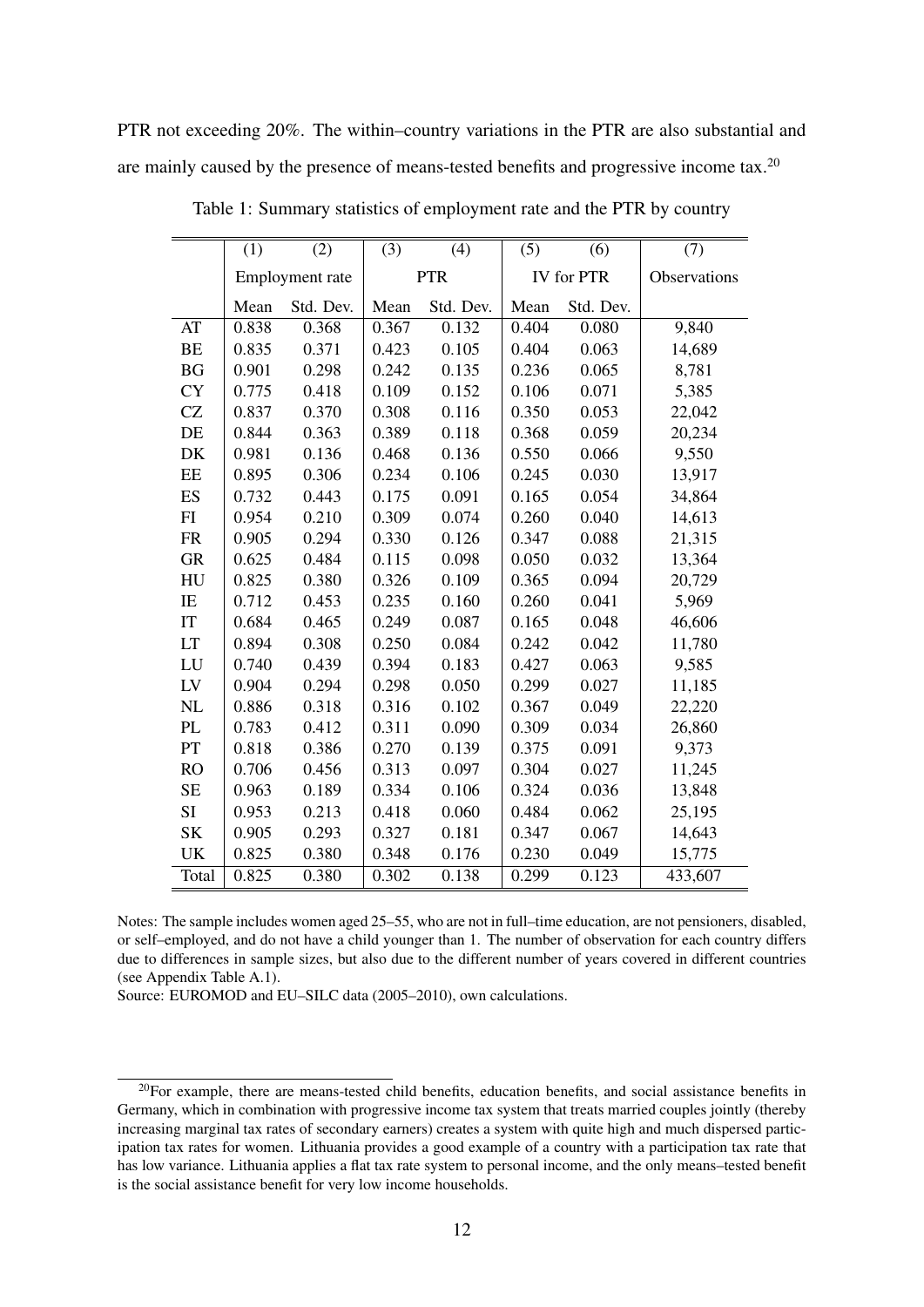Summary statistics of the instrumental variable for the PTR are reported in columns 5 and 6 of Table 1. The mean of the IV follows quite closely the mean of the PTR in each country, which confirms that the IV captures most of the cross–country variation in the participation tax rates. The instrumental variable for the PTR has substantially smaller standard deviations than the PTR, because the IV varies only at group–level (while the PTR has an individual– level variation).

Finally, an evidence on time variation in the PTR is provided in Appendix Figure A.1. It illustrates changes in the distribution of the PTR over time separately for each country by plotting a box plot of the PTR for each country–year cell. Clearly, the distribution of the PTR changed substantially over time in all countries with the largest changes coinciding with some of the major tax or transfer reforms—a tax base allowances reform in Belgium in 2008, a flat tax reform in the Czech Republic in 2008, tax system changes in Denmark in 2010, the introduction of Solidarity labor income benefit in France in 2009, an increase in the number of tax brackets in Spain in 2007, etc.

### 4 Results

#### 4.1 Female labor supply responsiveness to tax–transfer changes

First, I report results of the first stage regressions, which indeed confirms the strength of the instrumental variable (see Table 2). The instrumental variable is highly significant in both the specification with and without country–year fixed effects.  $R^2$  exceeds 0.4 and the first stage F statistic is very high (above 700), so that the null hypothesis of a weak instrument is rejected (Stock, Wright, & Yogo, 2002).

The main results of the female participation responsiveness towards the PTR are reported in Table 3. The OLS effect of the participation tax rate on an employment decision is reported in the first two columns of Table 3. The effect is negative and significant at  $1\%$  and suggests that an increase of the PTR by 10 percentage points decreases employment probability by 0.6 percentage points. The implied OLS elasticity of participation decision towards the PTR is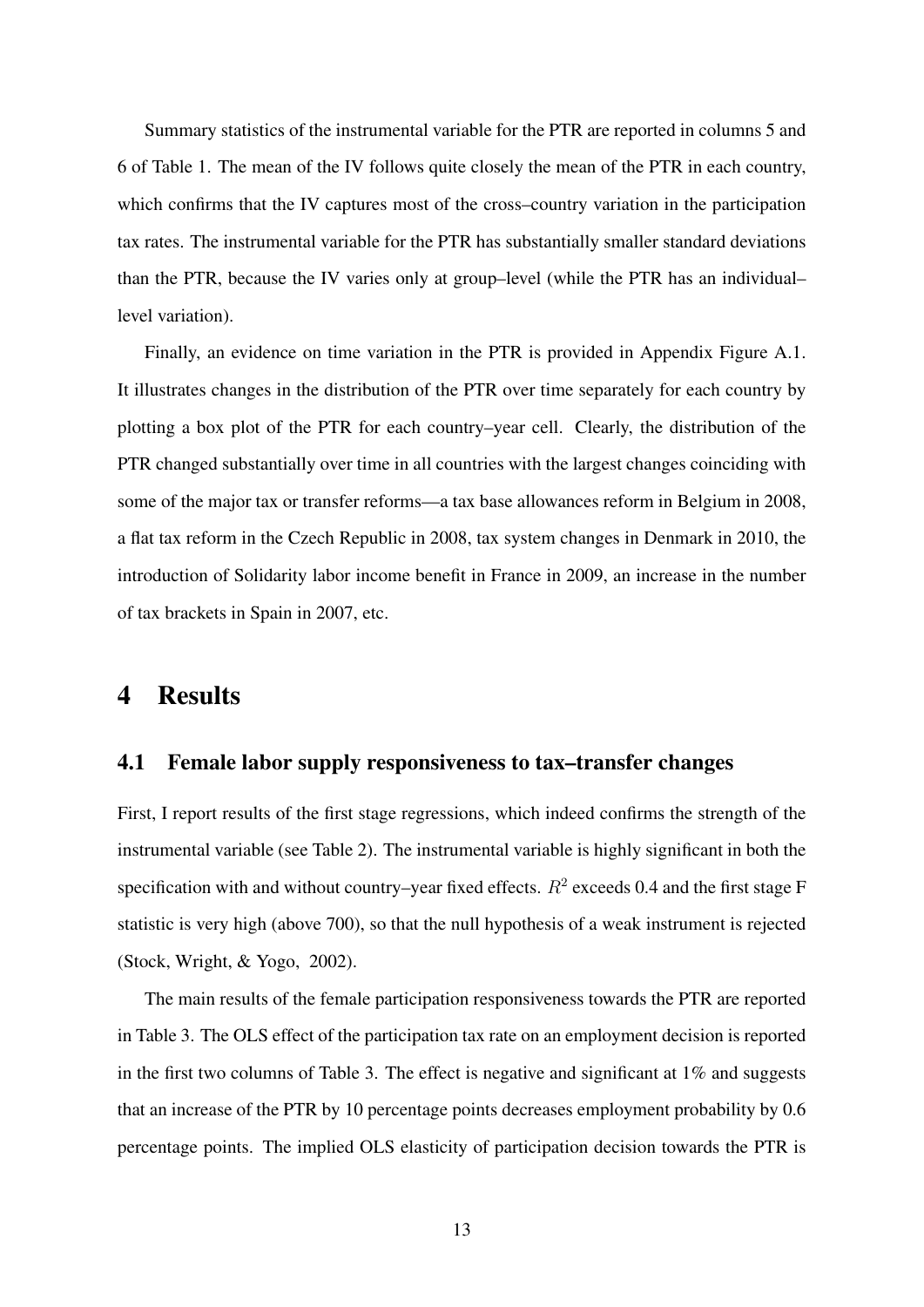|                            | (1)                 | (2)        |
|----------------------------|---------------------|------------|
|                            | Dependent var.: PTR |            |
| PTR_IV                     | $0.601***$          | $0.602***$ |
|                            | (0.013)             | (0.014)    |
| country–year fixed effects | no                  | yes        |
| $\overline{R^2}$           | 0.400               | 0.406      |
| F                          | 1107.431            | 710.403    |
| Observations               | 433,607             | 433,607    |

Table 2: First stage regression results

Notes: All regressions include a full set of country dummies, year dummies, and control variables. Standard errors in parentheses are clustered at country–year–group level, where groups are defined by education, presence of children of various ages, and marital status (\* p*<*0.10, \*\* p*<*0.05, \*\*\* p*<*0.01). Source: EUROMOD model and EU-SILC data (2005–2010), own calculations.

#### 0.02.<sup>21</sup>

The 2SLS approach also implies a significant negative impact of the PTR on employment, but the magnitude of the estimated PTR effect is more than three times higher than in the OLS estimation, which confirms the presence of attenuation bias caused by measurement error and endogeneity of income in the OLS estimation.<sup>22</sup> The 2SLS estimation implies that an increase in the PTR by 10 percentage points decreases employment probability by 2 percentage points (see columns 3 and 4 of Table 3). The implied elasticity of labor supply with respect to the participation tax rate for the 2SLS estimates is 0.08 for the specification with country–year fixed effects (a 10% increase in the PTR decreases employment probability by 0.8%). Both the OLS and 2SLS results are very robust to the inclusion of country–year fixed effects, which allow for country–specific changes in preferences and tastes for work as well as country–level changes in policies. Estimated coefficients of the control variables have the expected signs (see Appendix Table A.3).

 $^{21}$ All reported elasticities are elasticities at the mean of the independent variables. They are defined as the corresponding PTR coefficient multiplied by the mean of the PTR over the mean of an employment rate.

 $22$ The income endogeneity in the OLS estimation is also likely to cause a downwards bias. In most countries, the participation tax rate increases with the woman's and her husband's wages, which are both positively correlated to the woman's employment probability (through assortative matching). Therefore, the OLS estimates are likely to be biased downwards, because they include this endogenous positive correlation between the woman's PTR and her employment probability.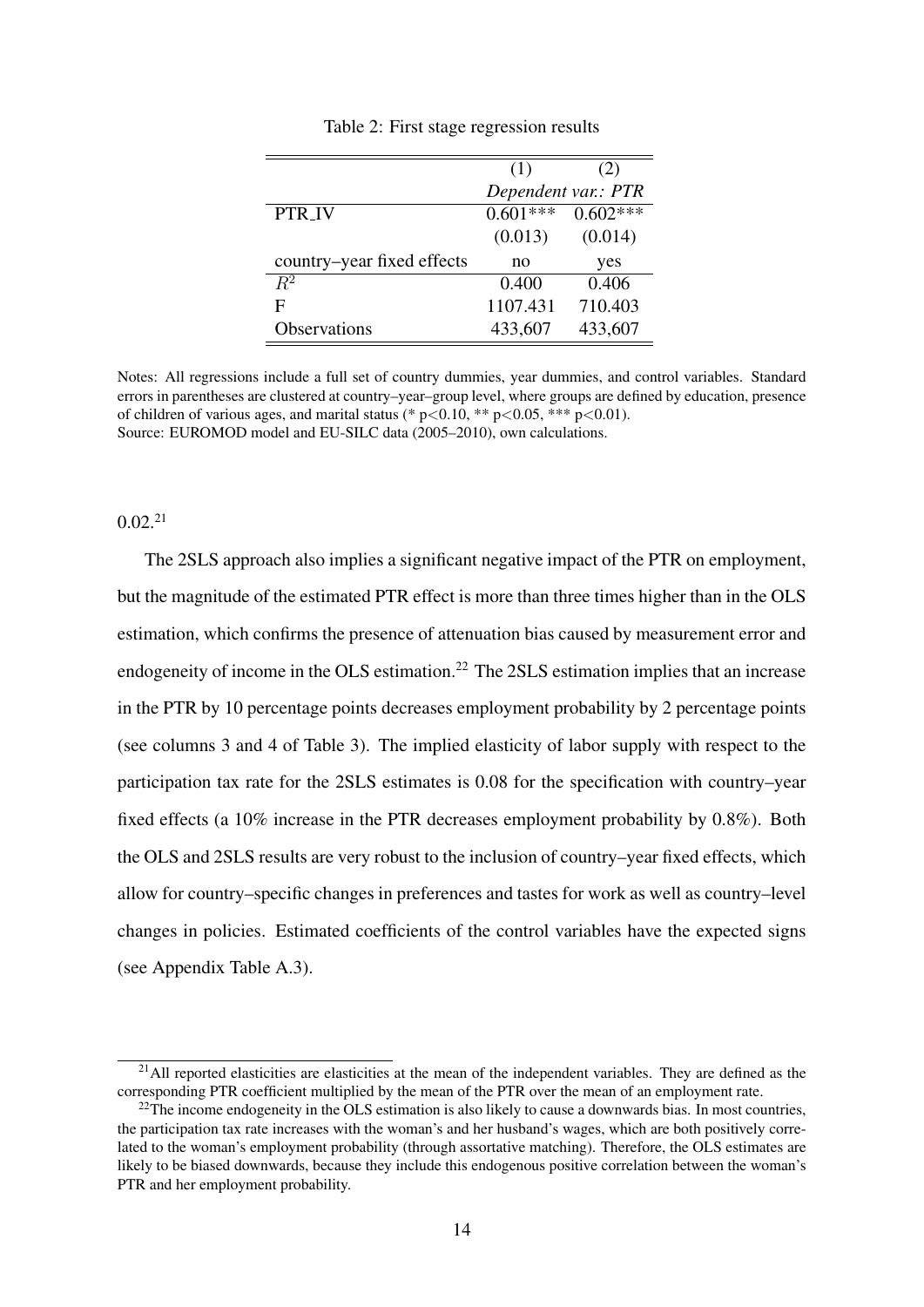|                                          | (1)                              | (2)         | (3)         | (4)         |  |  |  |
|------------------------------------------|----------------------------------|-------------|-------------|-------------|--|--|--|
|                                          | Dependent var.: employment dummy |             |             |             |  |  |  |
|                                          |                                  | <b>OLS</b>  | 2SLS        |             |  |  |  |
| Panel A. Estimation results              |                                  |             |             |             |  |  |  |
| <b>PTR</b>                               | $-0.060***$                      | $-0.061***$ | $-0.188***$ | $-0.208***$ |  |  |  |
|                                          | (0.009)                          | (0.008)     | (0.039)     | (0.030)     |  |  |  |
| country–year fixed effects               | no                               | yes         | no          | yes         |  |  |  |
| $R^2$                                    | 0.174                            | 0.175       | 0.173       | 0.173       |  |  |  |
| <b>Observations</b>                      | 433,607                          | 433,607     | 433,607     | 433,607     |  |  |  |
|                                          |                                  |             |             |             |  |  |  |
| Panel B. Elasticity of employment to PTR |                                  |             |             |             |  |  |  |
| Implied elasticity                       | $-0.022$                         | $-0.022$    | $-0.069$    | $-0.076$    |  |  |  |

Table 3: Estimates of the participation equation

Notes: All regressions include a full set of country dummies, year dummies, and control variables. Standard errors in parentheses are clustered at country–year–group level, where groups are defined by education, presence of children of various ages, and marital status (\* p*<*0.10, \*\* p*<*0.05, \*\*\* p*<*0.01). Panel A reports estimation results of equations 3 (OLS) and 5 (2SLS). Panel B reports the corresponding elasticity of employment to the PTR at the mean of independent variables.

Source: EUROMOD model and EU-SILC data (2005–2010), own calculations.

#### 4.2 Heterogeneity in the labor supply responsiveness

This section investigates the heterogeneity in responsiveness across groups of women by their education, family composition, and by groups of countries. I report how the 2SLS estimates of the PTR effect on female employment differ by woman's education in Panel A of Table 4. The effect of the PTR is largest for the secondary educated women, for whom the 10 percentage point increase in the PTR decreases employment probability by 4.3 percentage points (the corresponding elasticity is 0.16). Both women with primary and tertiary education seem to be much less responsive to tax changes (an elasticity of 0.04 for both groups), but the effect is not significantly different from zero for women with primary education (possibly due to a small sample size). The non–linear relationship between the education and labor supply elasticity might be caused by a combination of two factors. On the one hand, less educated women have a lower employment rate (the means of the dependent variable can be found in the last column of Table 4), which usually implies larger employment elasticity. On the other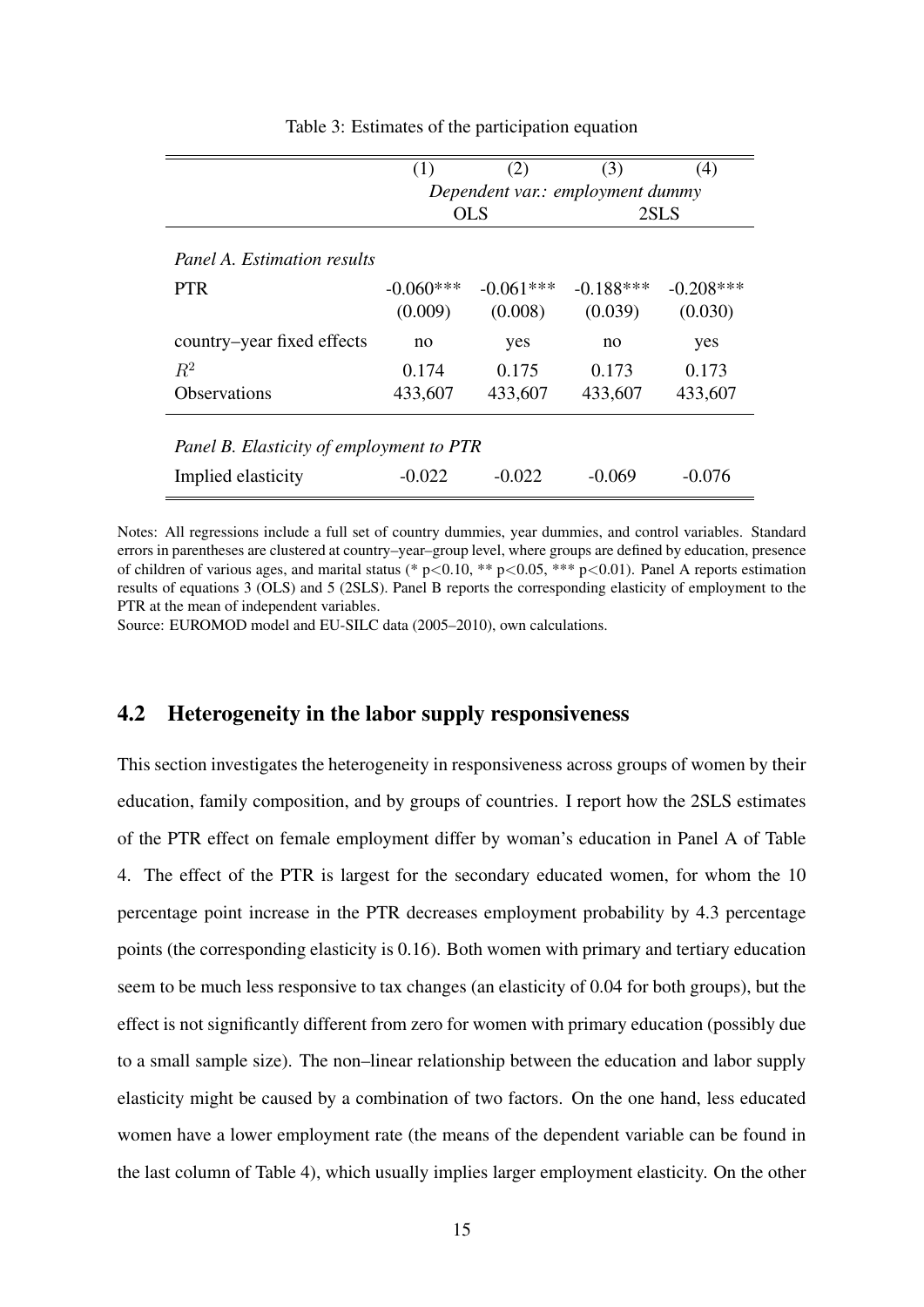hand, women with primary education tend to live in households with very low incomes, so that their participation on the labor market might be a necessity.

Panel B of Table 4 illustrates the differences in female labor supply responsiveness according to a woman's marital status and family composition. Married and cohabiting women are overall more responsive to tax and transfer changes than single women, which is a finding consistent with most previous studies (see, e.g. Bargain et al., 2014). The estimated PTR elasticity is 0.08 for married and cohabiting women and 0.06 for single women. However, when splitting the two groups by the presence of small children up to 5 years of age, a slightly different picture emerges. Single women with small children have by far the highest participation elasticity of 0.32, which is consistent with previous findings, where lone mothers are the demographic group with the highest participation elasticity (Meghir & Phillips, 2008). Married and cohabiting women with small children also have a very large participation elasticity of 0.16, while both single and coupled women without small children have a substantially lower responsiveness towards tax and transfer changes (corresponding elasticities of 0.06 and 0.05 for coupled and single women, respectively).

Finally, I investigate the heterogeneity of the effect of the PTR on employment by groups of countries. For this purpose, I use a well–known welfare regime typology by Esping-Andersen (1990) that creates groups of countries based on social policies and organization of work. Esping-Andersen (1990) differentiated between three models of the welfare state: the social– democratic, the liberal, and the conservative–corporatist welfare state. This typology was later extended with the Southern-European welfare regime (Ferrera, 1996), and the European post–communist and former–USSR categories (Fenger, 2007). I use this extended welfare regime categorization of Fenger (2007), which allows the categorizing of all countries in the sample.<sup>23</sup>

Panel C of Table 4 reports the PTR coefficients and elasticities by welfare regime. The participation elasticities are highest in the liberal (0.14), the post–communist (0.11), and the Southern–European (0.10) welfare regimes. These are also the three groups of countries with the lowest female employment. Therefore, the results are consistent with previous find-

 $^{23}$ See the note below Table 4 for the division of countries into welfare regimes.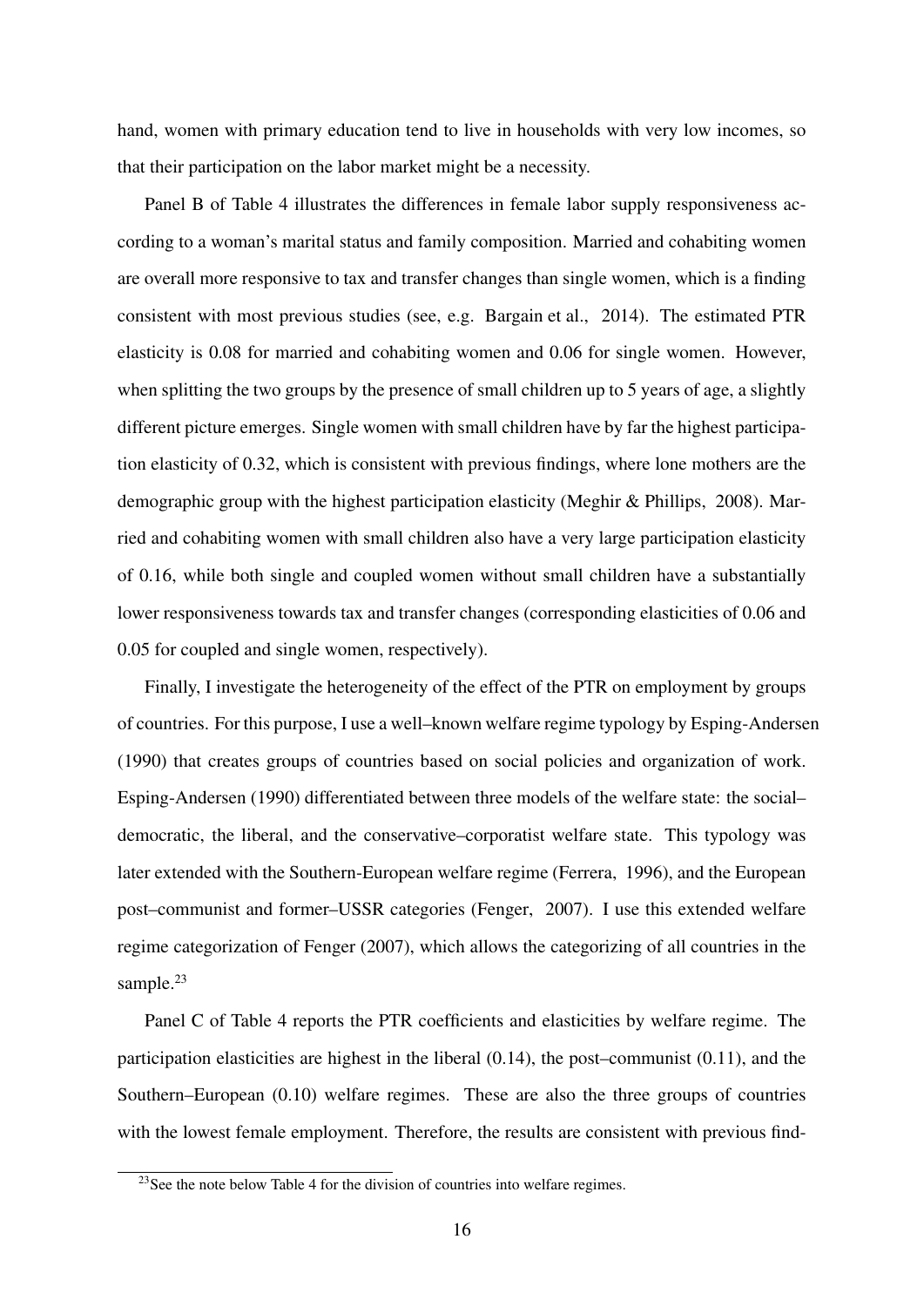|                                              | Dependent var.: employment dummy |              |         |           |  |  |  |  |  |
|----------------------------------------------|----------------------------------|--------------|---------|-----------|--|--|--|--|--|
|                                              | 2SLS                             |              |         |           |  |  |  |  |  |
|                                              | PTR (coeff.)                     | PTR (elast.) | N       | dep. mean |  |  |  |  |  |
| Panel A. The PTR effect by woman's education |                                  |              |         |           |  |  |  |  |  |
| Primary education                            | $-0.093$                         | $-0.043$     | 25,322  | 0.528     |  |  |  |  |  |
|                                              | (0.104)                          |              |         |           |  |  |  |  |  |
| Secondary education                          | $-0.429***$                      | $-0.161$     | 250,280 | 0.796     |  |  |  |  |  |
|                                              | (0.041)                          |              |         |           |  |  |  |  |  |
| Tertiary education                           | $-0.125***$                      | $-0.043$     | 158,005 | 0.919     |  |  |  |  |  |
|                                              | (0.033)                          |              |         |           |  |  |  |  |  |
| Panel B. The PTR effect by family structure  |                                  |              |         |           |  |  |  |  |  |
| Married and cohabiting                       | $-0.219***$                      | $-0.083$     | 330,216 | 0.799     |  |  |  |  |  |
|                                              | (0.037)                          |              |         |           |  |  |  |  |  |
| - with small children                        | $-0.366***$                      | $-0.160$     | 74,787  | 0.694     |  |  |  |  |  |
|                                              | (0.071)                          |              |         |           |  |  |  |  |  |
| - without small children                     | $-0.176***$                      | $-0.064$     | 255,429 | 0.830     |  |  |  |  |  |
|                                              | (0.042)                          |              |         |           |  |  |  |  |  |
| Single                                       | $-0.180***$                      | $-0.059$     | 103,391 | 0.909     |  |  |  |  |  |
|                                              | (0.037)                          |              |         |           |  |  |  |  |  |
| - with small children                        | $-0.748***$                      | $-0.317$     | 7,909   | 0.712     |  |  |  |  |  |
|                                              | (0.151)                          |              |         |           |  |  |  |  |  |
| - without small children                     | $-0.143***$                      | $-0.046$     | 95,482  | 0.926     |  |  |  |  |  |
|                                              | (0.037)                          |              |         |           |  |  |  |  |  |
| Panel C. The PTR effect by welfare regime    |                                  |              |         |           |  |  |  |  |  |
| Social-Democratic                            | $-0.020$                         | $-0.007$     | 38,011  | 0.964     |  |  |  |  |  |
|                                              | (0.052)                          |              |         |           |  |  |  |  |  |
| Liberal                                      | $-0.361***$                      | $-0.144$     | 21,744  | 0.794     |  |  |  |  |  |
|                                              | (0.061)                          |              |         |           |  |  |  |  |  |
| Conservative-Corporatist                     | $-0.121***$                      | $-0.052$     | 97,883  | 0.854     |  |  |  |  |  |
|                                              | (0.046)                          |              |         |           |  |  |  |  |  |
| Southern-European                            | $-0.328***$                      | $-0.095$     | 109,592 | 0.708     |  |  |  |  |  |
|                                              | (0.067)                          |              |         |           |  |  |  |  |  |
| Post-Communist                               | $-0.277***$                      | $-0.108$     | 129,495 | 0.847     |  |  |  |  |  |
|                                              | (0.052)                          |              |         |           |  |  |  |  |  |
| Former-USSR                                  | $-0.132$                         | $-0.038$     | 36,882  | 0.898     |  |  |  |  |  |
|                                              | (0.261)                          |              |         |           |  |  |  |  |  |

Table 4: Estimates of the participation equation: heterogeneity of responses

Notes: The table reports the PTR coefficients from the 2SLS estimation applied separately to each group of women, the corresponding elasticity of employment to the PTR at the mean of independent variables, number of observations (N), and a mean of the dependent variable for each group. All regressions include a full set of country–year fixed effects and control variables. Standard errors in parentheses are clustered at country–year– group level (\* p*<*0.10, \*\* p*<*0.05, \*\*\* p*<*0.01). The division of countries into welfare regimes is as following: DK, FI, SE belong to the social–democratic; IE, UK belong to the liberal; AT, BE, DE, FR, LU, NL belong to the conservative–corporatist; CY, GR, IT, PT, ES belong to the Southern–European; BU, CZ, HU, PL, RO, SI, SK belong to the post–communist; and EE, LT, LV belong to the former–USSR welfare regime. Source: EUROMOD model and EU-SILC data (2005–2010), own calculations.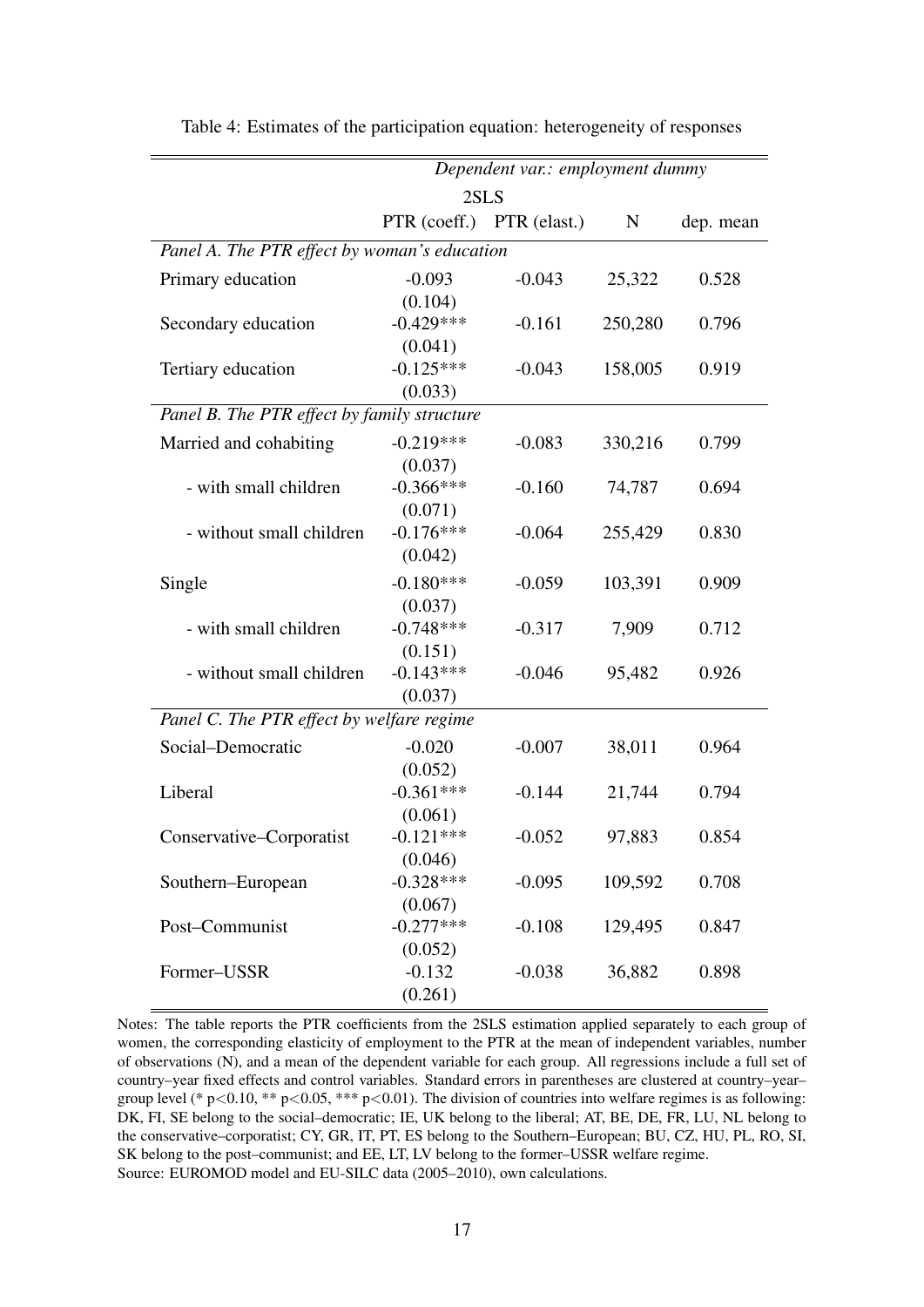ings that elasticities are larger in countries where female employment is lower (Bargain et al., 2014; Blau & Kahn, 2007). The responsiveness is substantially lower in the conservative– corporatist welfare regime, and not significantly different from zero in the social–democratic and the former–USSR welfare regimes. This is not very surprising given that the female employment rates in these two groups of countries reach 96.4% and 89.8%, respectively.

Results presented in this section are also in line with Bargain et al. (2014), which is the closest paper to this study. Due to methodological differences and due to the fact that I estimate elasticities with respect to participation tax rates, while Bargain et al. (2014) estimate responsiveness to net wages and non–labor income, a direct comparison of my results with Bargain et al. (2014) is rather difficult. Nevertheless, both studies have found substantially smaller female labor supply elasticities than was found in most of the previous literature (Arellano & Meghir, 1992; Callan, van Soest, & Walsh, 2009; Laroque & Salanié, 2002; van Soest, Das, & Gong, 2002). Both studies also found a substantial heterogeneity of labor supply elasticities across countries (with the UK and the Southern–European countries being among the largest–elasticity countries), and across groups of women (with the largest participation elasticity among single mothers).

#### 4.3 Examining the quality of the PTR imputation

In this section, the quality of the PTR imputation to the EU–SILC data is examined (for details on the imputation, see Section 3.1). To illustrate the impact of the PTR imputation on the estimated coefficients, I compare the results of the participation equation based on the underlying EUROMOD data and based on the EU-SILC data (with the imputed PTR) for the same set of country–year cells. The main difference between the two datasets is that the underlying EUROMOD data include the calculated PTR, while the EU–SILC data only have the imputed PTR. I restrict the sample to all countries, for which the EUROMOD data are available for years 2005–2007.

The comparison of results is provided in Appendix Table A.2. The PTR is highly significant in the 2SLS specification and the magnitude of coefficients is quite similar using both the EUROMOD data and the EU–SILC data with the imputed PTR—the coefficients are -0.52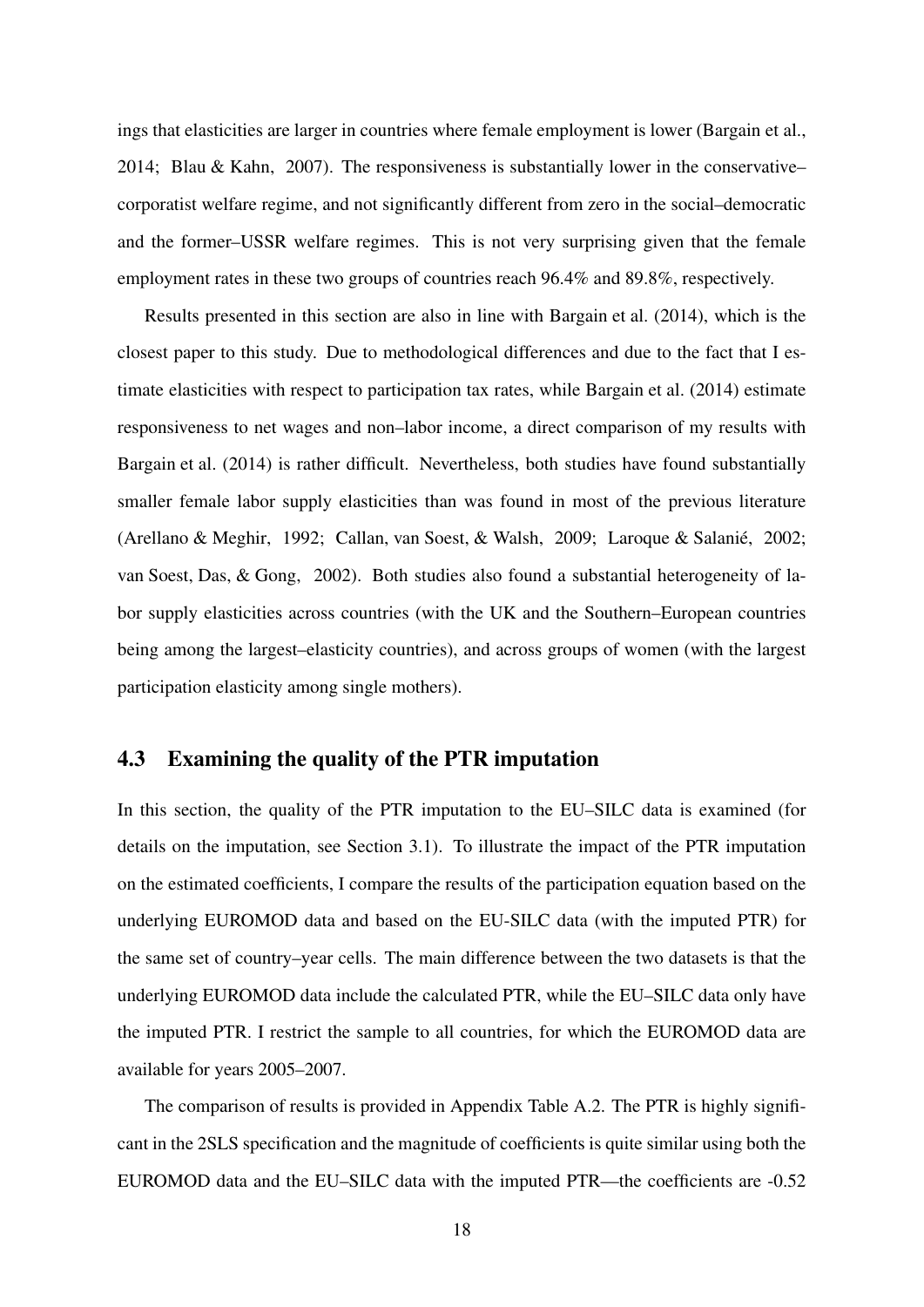based on the EUROMOD data and -0.44 based on the EU–SILC in the specification with country–year fixed effects. The elasticities are also quite similar, although again somehow larger in the estimation using the EUROMOD data—elasticity of 0.18 as compared to 0.15 based on the EU–SILC.<sup>24</sup>

The estimated coefficients in the OLS specification are quite different using the EURO-MOD data and EU–SILC data. In fact, the results based on the EUROMOD data suggest a positive effect of the PTR on employment probability. Therefore, the magnitude of bias in the OLS estimation seems to be much higher than is suggested by the EU–SILC estimation results (see Appendix Table A.2). Overall, the estimation results based on the EU–SILC data with the imputed PTR thus seem to be somewhat smaller in magnitude than those based on the EUROMOD data suggesting a presence of a downward bias caused by the imputation procedure.<sup>25</sup> Nevertheless, the main findings stay unchanged whether we use the EUROMOD data or the data with the imputed PTR.

# Conclusion

This paper investigates the impact of tax and transfer policies in the countries of the EU on the extensive margin of female labor supply. Unlike previous studies, I utilize an indicator of extensive margin work incentives—the participation tax rate—as the main explanatory variable. This allows the capturing of the effect of both tax and benefit systems on the work incentives of women and dealing with possible endogeneity of the participation tax rate by using a simulated instrumental variable. The instrumental variable allows me to exploit only the variation in the participation tax rate due to changes in policies setting aside the variation due to measurement error and endogenous behavioral responses. Further, the rich structure of the data, which cover 26 EU countries in 2005–2010, allows me to control for time–invariant,

<sup>&</sup>lt;sup>24</sup>The estimated coefficients and elasticities presented here are much larger in magnitude than the estimates presented in Section 4.1. This is because they are based on a selected group of counties for which the EURO-MOD data are available for years 2005–2007. This sample selection was mainly driven by the necessity to have a sufficient number of tax and transfer changes in the sample to be able to identify the effect of the PTR on employment decision in the EUROMOD data.

 $25\text{ As the imputation procedure increases measurement error in the PTR, the downward bias was to be ex$ pected.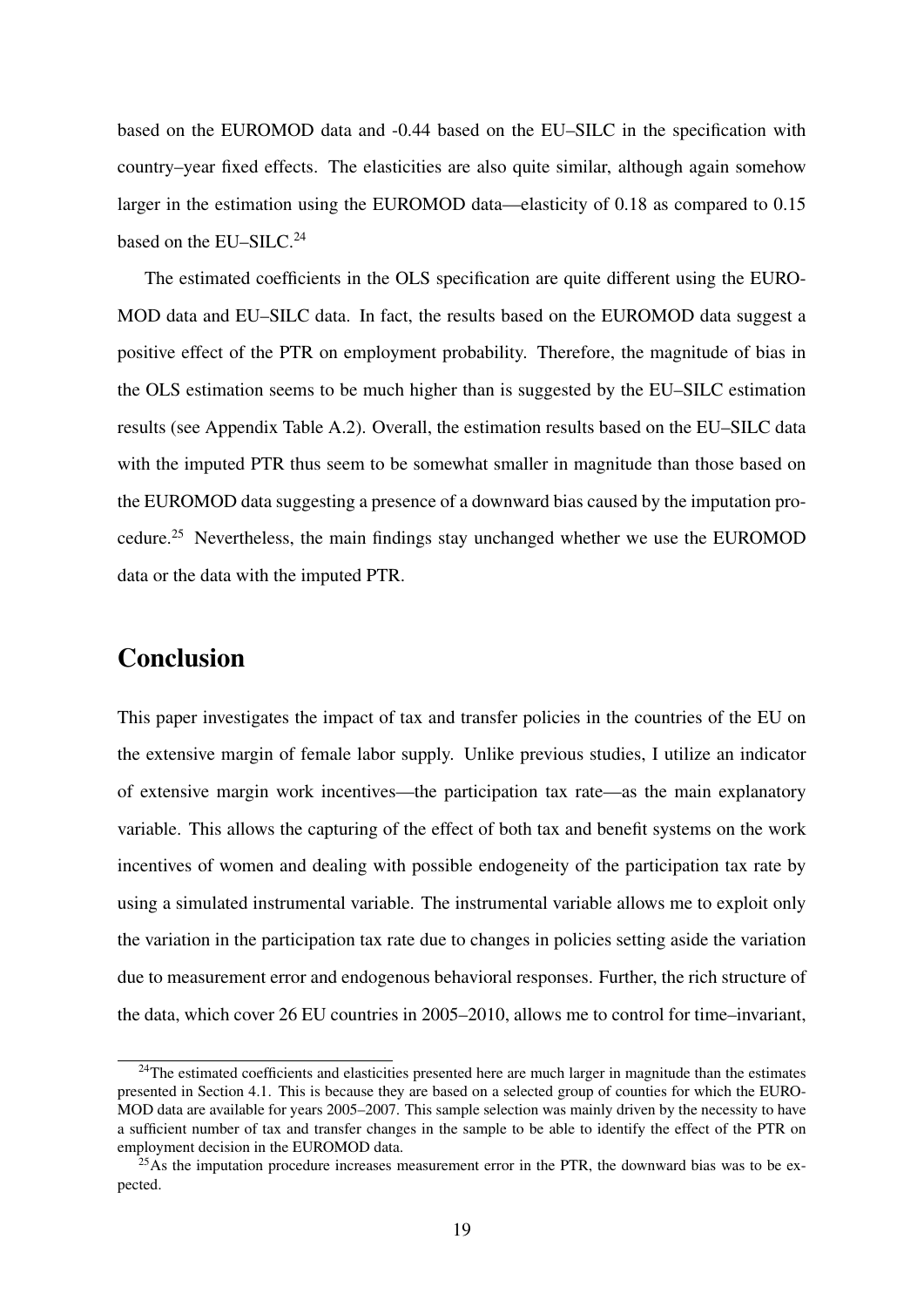as well as time–varying country–level unobserved factors (such as economic shocks, tastes for work, or family policies), and use all policy changes that took place in these countries between 2005 and 2010 for identification.

The results suggest that the participation decisions of women in the EU are indeed negatively affected by the level of effective taxation they face. The comparison of estimates based on the OLS and the IV approaches confirms the presence of attenuation bias caused by the measurement error and income endogeneity. The instrumental variable estimation implies that a 10 percentage point increase in the participation tax rate decreases the female employment probability by 2 percentage points (the corresponding participation elasticity is 0.08). The effect is higher for secondary educated women—results suggest that secondary educated women respond to the 10 percentage point increase in the PTR by decreasing their employment probability by 4.3 percentage points (elasticity of 0.16). Women with primary and tertiary education are substantially less responsive to tax and transfer incentives (elasticity of 0.04 for both groups).

I also investigate the heterogeneity of responses towards tax and transfer systems across groups of women by their marital status and family composition. The results are in line with previous findings (Bargain et al., 2014; Keane, 2011)—the responsiveness is higher for married women than for single women, for women with small children than for those without small children, and the highest elasticities are found for the group of single mothers (participation elasticity of 0.32).

Further, I use the typology of welfare regimes originally proposed by Esping-Andersen (1990) to uncover the heterogeneity of responses across groups of countries. The results indicate that the effect of the PTR on the employment probability is the highest for the liberal welfare regime (to which Ireland and the UK belong), the post–communist and the Southern– European welfare regimes. These are also the three groups of countries with the lowest female employment rate. Therefore, the findings are consistent with previous findings that suggest that the higher the female labor force participation, the lower the female labor supply elasticity (Blau & Kahn, 2007).

Bargain et al. (2014) is to my knowledge the only study that uses multinational tax–benefit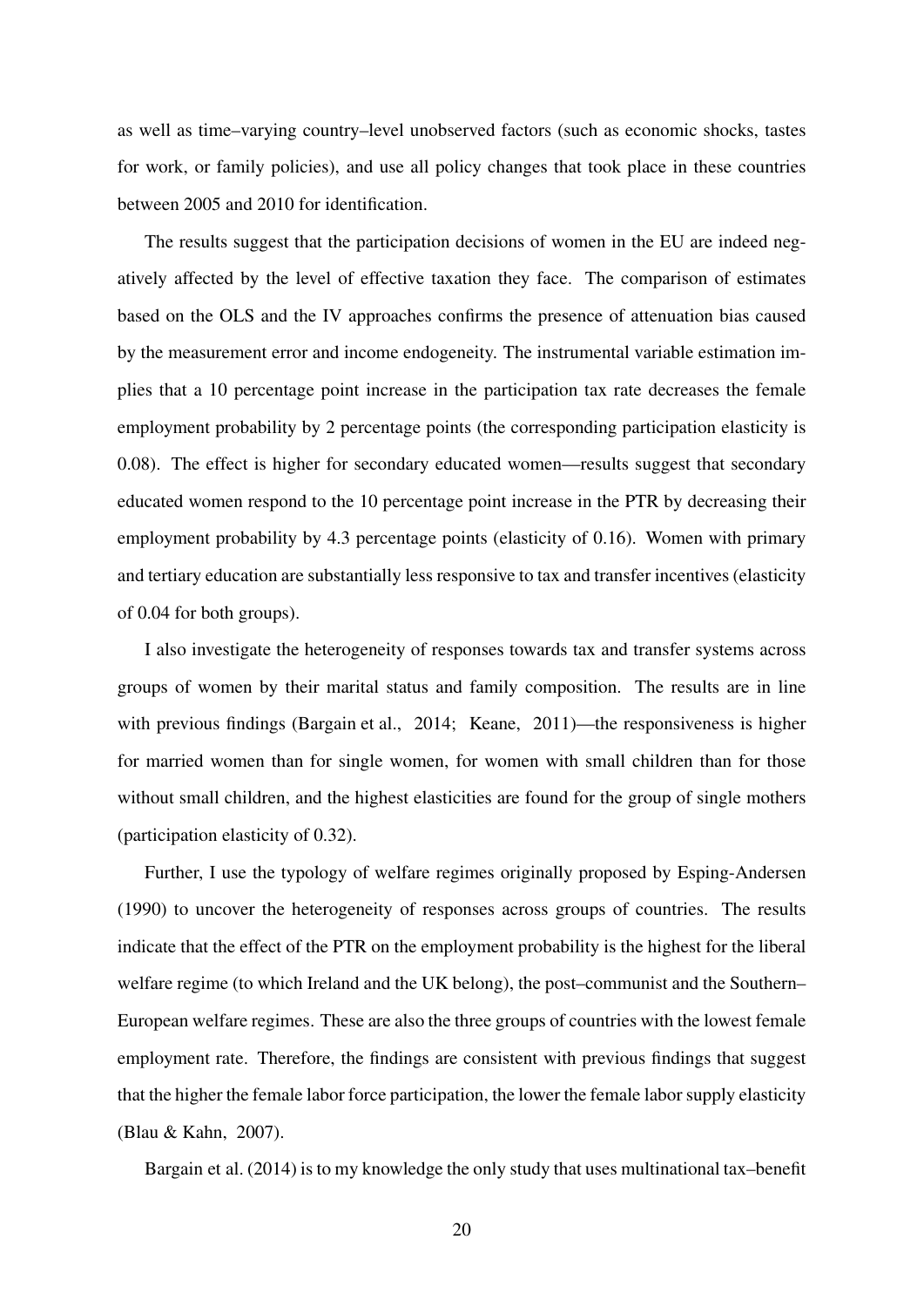microsimulation model in the analysis of female labor supply behavior, and is thus closest to the present study. Similar to Bargain et al. (2014), I find much smaller female participation elasticities than some previous studies, and a substantial heterogeneity of elasticities across groups of women and across countries. In particular, single mothers and women living in Southern Europe and the UK have the largest participation elasticities according to both the present study and Bargain et al. (2014). However, the present study takes a different estimation approach and uses a much longer time span than Bargain et al. (2014). My sample also covers 7 post–communist and 3 former–USSR countries, which have been only rarely studied in the female labor supply literature, and from which Bargain et al. (2014) cover only Estonia, Hungary and Poland. My results suggest that the post–communist countries have one of the highest female participation elasticities, while the former–USSR countries belong to the group of countries with the highest female employment and lowest participation elasticities.

Multinational microsimulation models offer a very useful tool for the study of tax and transfer impact on the labor supply, as they allow for a large scale international comparison as well as a comprehensive analysis of heterogeneity in responsiveness across groups of individuals. However, they have been scarcely used in the labor supply elasticity literature. The main shortcoming of these models is a relatively short time span that they cover so far. Therefore, future research should take advantage of a much richer time variation in policies that will be available in the multinational microsimulation models and use it to further reconcile the persisting controversy over the responsiveness of labor supply to tax and transfer changes.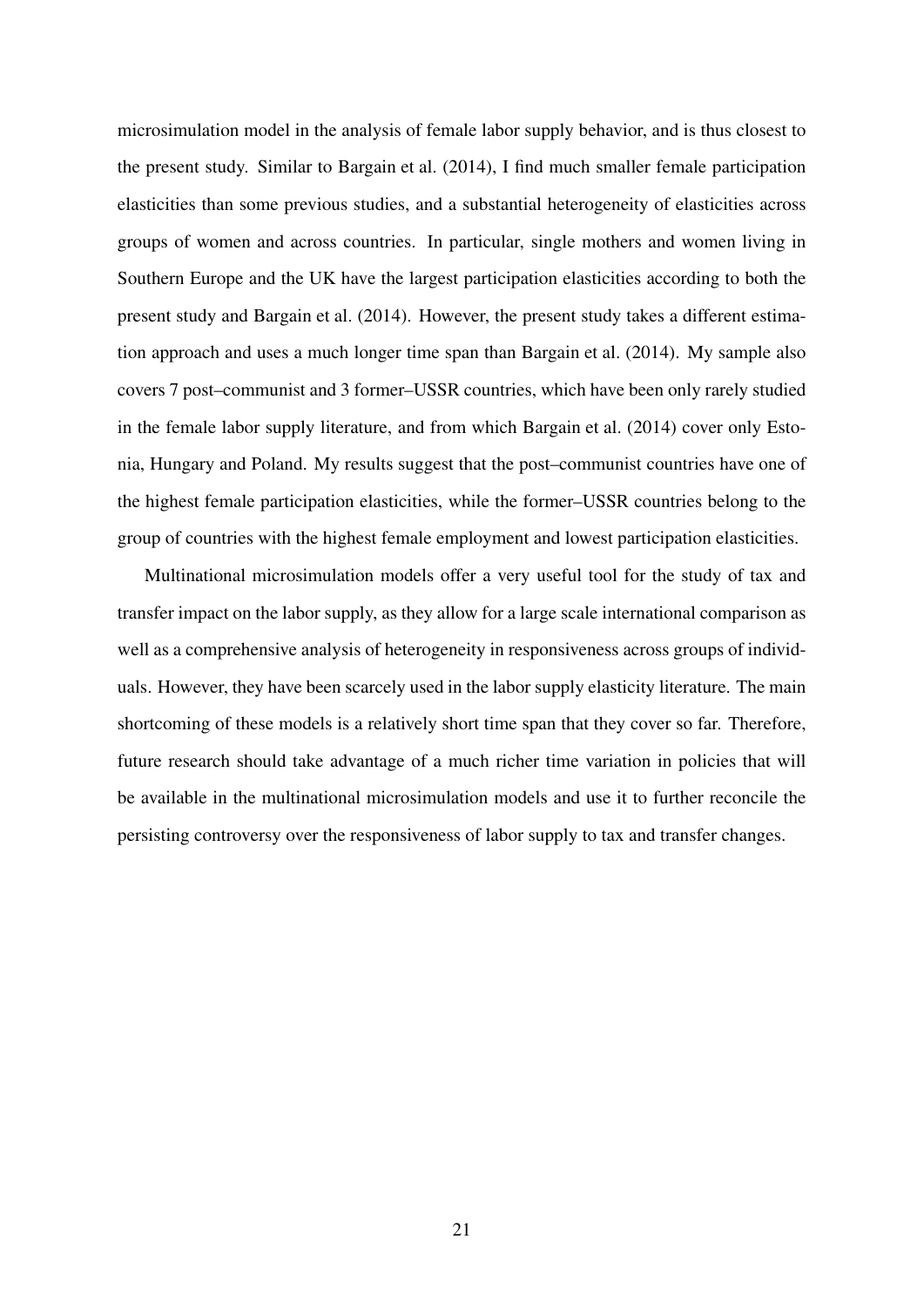## References

- Arellano, M., & Meghir, C. (1992). Female labour supply and on-the-job search: an empirical model estimated using complementary data sets. *The Review of Economic Studies*, *59*(3), 537–559.
- Bargain, O., Orsini, K., & Peichl, A. (2014). Comparing labor supply elasticities in Europe and the United States: New results. *Journal of Human Resources*, *49*(3), 723–838.
- Blau, F. D., & Kahn, L. M. (2007). Changes in the labor supply behavior of married women: 1980-2000. *Journal of Labor Economics*, *25*(3), 393–438.
- Blundell, R., Duncan, A., McCrae, J., & Meghir, C. (2000, March). The labour market impact of the working families' tax credit. *Fiscal Studies*, *21*(1), 75–104.
- Blundell, R., Duncan, A., & Meghir, C. (1998). Estimating labor supply responses using tax reforms. *Econometrica*.
- Blundell, R., & Macurdy, T. (1999). Labor supply: A review of alternative approaches. In *Handbook of labor economics.*
- Blundell, R., Pistaferri, L., & Saporta-Eksten, I. (2012). Consumption inequality and family labor supply. *NBER Working Papers 18445*.
- Callan, T., van Soest, A., & Walsh, J. R. (2009, March). Tax structure and female labour supply: Evidence from Ireland. *Labour*, *23*(1), 1–35.
- Causa, O. (2009). The policy determinants of hours worked across OECD countries. In *Oecd journal: Economic studies* (Vol. 2009).
- Currie, J., & Gruber, J. (1996). Health insurance eligibility, utilization of medical care, and child health. *The Quarterly Journal of Economics*, *111*(2), 431–466.
- Cutler, D. M., & Gruber, J. (1996). Does public insurance crowd out private insurance? *The Quarterly Journal of Economics*, *111*(2), 391–430.
- Dahl, G. B., & Lochner, L. (2012, August). The impact of family income on child achievement: Evidence from the Earned Income Tax Credit. *American Economic Review*, *102*(5), 1927–1956.
- Devereux, P. (2004). Changes in relative wages and family labor supply. *Journal of Human*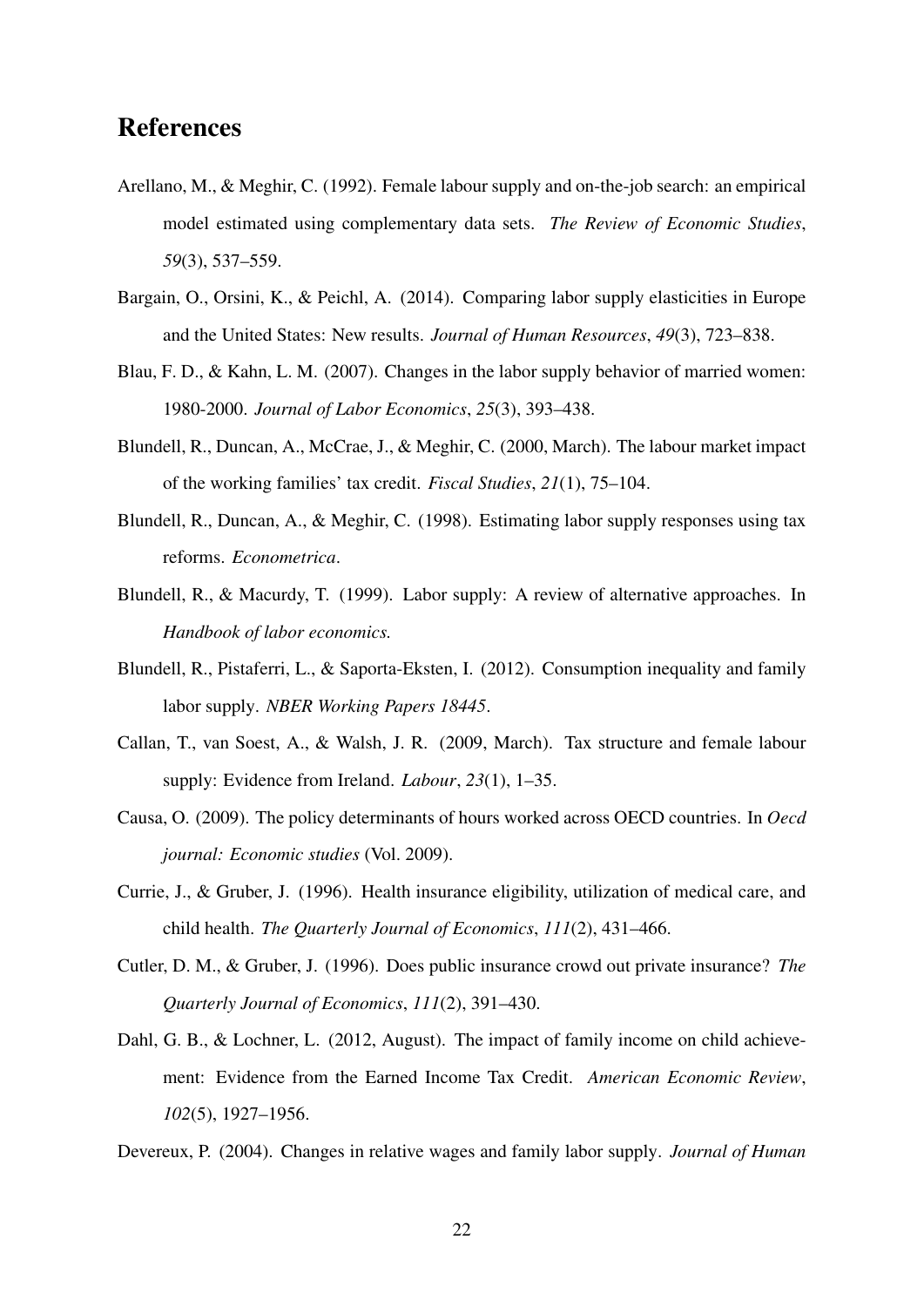*Resources*, *39*(3), 696–722.

- Eissa, N., & Liebman, J. B. (1996). Labor supply response to the earned income tax credit. *The Quarterly Journal of Economics*, *111*(2), 605–637.
- Esping-Andersen, G. (1990). *Three worlds of welfare capitalism* (C. Pierson & F. G. Castles, Eds.). Cambridge: Polity press.
- Fenger, H. (2007). Welfare regimes in Central and Eastern Europe: Incorporating postcommunist countries in a welfare regime typology. *Contemporary Issues and Ideas in Social Sciences*, *3*(2), 1–30.
- Ferrera, M. (1996). The 'Southern model' of welfare in social Europe. *Journal of European social policy*, *6*(1), 17–37.
- Gruber, J., & Saez, E. (2002, April). The elasticity of taxable income: Evidence and implications. *Journal of Public Economics*, *84*(1), 1–32.
- Hoynes, H. (1996). Welfare transfers in two-parent families: Labor supply and welfare participation under AFDC-UP. *Econometrica*, *64*(2), 295–332.
- Immervoll, H. (2004). Average and marginal effective tax rates facing workers in the EU: A micro-level analysis of levels, distributions and driving factors. *OECD Social, Employment and Migration Working Papers No. 19, OECD Publishing*.
- Keane, M. (2011). Labor supply and taxes: A survey. *Journal of Economic Literature*, *49*(4), 961–1075.
- Laroque, G., & Salanié, B. (2002). Labour market institutions and employment in France. *Journal of Applied Econometrics*, *17*(1), 25–48.
- Meghir, C., & Phillips, D. (2008). Labour supply and taxes. *IZA Working Paper No. 3405*.
- Meyer, B., & Rosenbaum, D. (2001). Welfare, the earned income tax credit, and the labor supply of single mothers. *The Quarterly Journal of Economics*, *116*(3), 1063–1114.
- Moffitt, R. A., & Wilhelm, M. O. (2000). Taxation and the labor supply decisions of the affluent. In J. Slemrod (Ed.), *Does atlas shrug? economic consequences of taxing the rich* (pp. 193–234). New York: Russell Sage Foundation.
- Saez, E., Matsaganis, M., & Tsakloglou, P. (2012, January). Earnings determination and taxes: Evidence from a cohort-based payroll tax reform in Greece. *The Quarterly*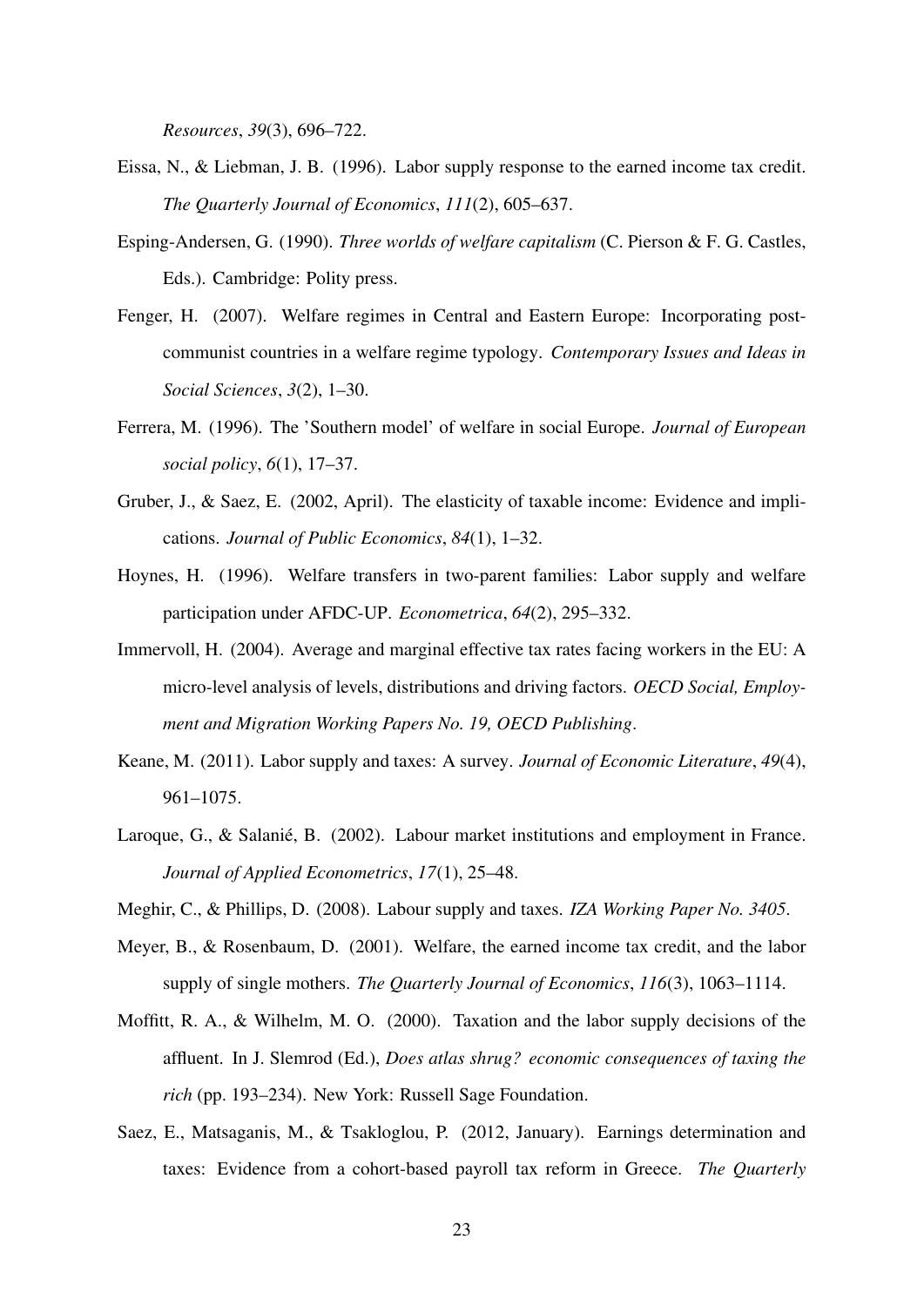*Journal of Economics*, *127*(1), 493–533.

- Stock, J., Wright, J., & Yogo, M. (2002). A survey of weak instruments and weak identification in generalized method of moments. *Journal of Business & Economic Statistics*, *20*(4), 518–29.
- Sutherland, H., & Figari, F. (2013). EUROMOD: the European Union tax-benefit microsimulation model. *International Journal of Microsimulation*, *6*(1), 4–26.
- van Soest, A. (1995). Structural models of family labor supply: A discrete choice approach. *Journal of Human Resources*, *30*(1), 63.
- van Soest, A., Das, M., & Gong, X. (2002). A structural labour supply model with flexible preferences. *Journal of Econometrics*, *107*(1), 345–374.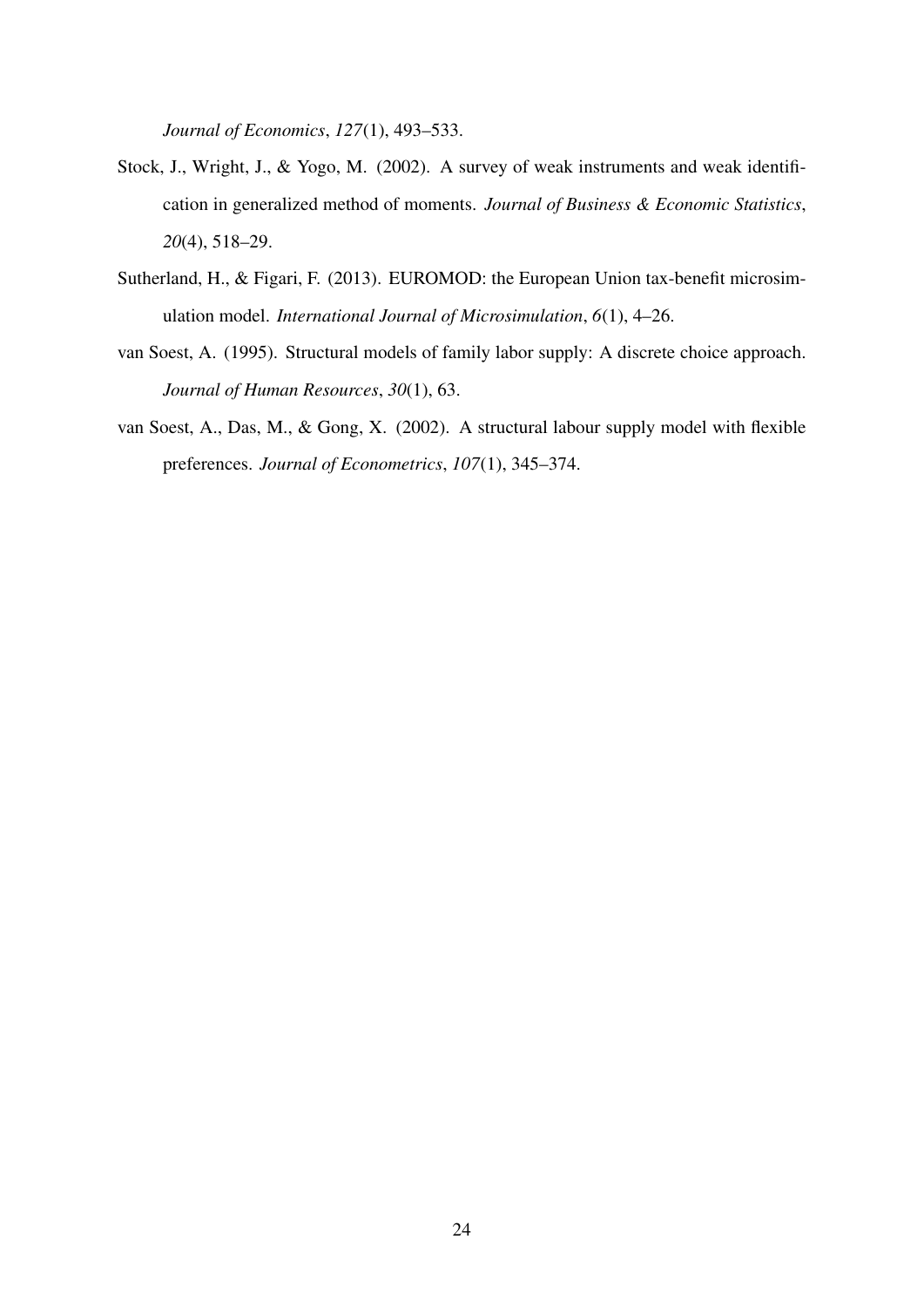# Appendix

|                     | Tax-benefit rules |             |                         |             |             |             | Input data  |             |             |
|---------------------|-------------------|-------------|-------------------------|-------------|-------------|-------------|-------------|-------------|-------------|
|                     | 2005              | 2006        | 2007                    | 2008        | 2009        | 2010        | 2005        | 2006        | 2007        |
| AT                  |                   |             | $\overline{\mathbf{X}}$ | $\mathbf X$ | $\mathbf X$ | $\mathbf X$ |             |             | $\mathbf X$ |
| <b>BE</b>           | $\mathbf X$       | $\mathbf X$ | $\mathbf X$             | $\mathbf X$ | $\mathbf X$ | $\mathbf X$ | $\mathbf X$ | $\mathbf X$ | $\mathbf X$ |
| BG                  |                   |             | $\mathbf X$             | $\mathbf X$ | $\mathbf X$ | $\mathbf X$ |             |             | $\mathbf X$ |
| <b>CY</b>           |                   | $\mathbf X$ | $\mathbf X$             | $\mathbf X$ |             |             |             | $\mathbf X$ | $\mathbf X$ |
| CZ                  | $\mathbf X$       | $\mathbf X$ | $\mathbf X$             | $\mathbf X$ | $\mathbf X$ | $\mathbf X$ | $\mathbf X$ | $\mathbf X$ | $\mathbf X$ |
| DE                  |                   |             | $\mathbf X$             | $\mathbf X$ | $\mathbf X$ | $\mathbf X$ |             |             | $\mathbf X$ |
| DK                  |                   |             | $\mathbf X$             | $\mathbf X$ | $\mathbf X$ | $\mathbf X$ |             |             | $\mathbf X$ |
| $\rm{EE}$           | $\mathbf X$       | $\mathbf X$ | $\mathbf X$             | $\mathbf X$ | X           | $\mathbf X$ | $\mathbf X$ | X           | $\mathbf X$ |
| FI                  |                   |             | $\mathbf X$             | $\mathbf X$ | X           | $\mathbf X$ |             |             | $\mathbf X$ |
| <b>FR</b>           |                   | $\mathbf X$ | $\mathbf X$             | $\mathbf X$ | $\mathbf X$ | $\mathbf X$ |             | X           |             |
| <b>GR</b>           | $\mathbf X$       | $\mathbf X$ | $\mathbf X$             | $\mathbf X$ | $\mathbf X$ | $\mathbf X$ | $\mathbf X$ | $\mathbf X$ | $\mathbf X$ |
| ES                  | $\mathbf X$       | $\mathbf X$ | $\mathbf X$             | $\mathbf X$ | $\mathbf X$ | $\mathbf X$ | $\mathbf X$ | $\mathbf X$ | $\mathbf X$ |
| HU                  |                   | $\mathbf X$ | $\mathbf X$             | $\mathbf X$ | $\mathbf X$ | $\mathbf X$ |             | $\mathbf X$ | $\mathbf X$ |
| IE                  |                   | $\mathbf X$ | $\mathbf X$             | $\mathbf X$ |             |             |             | $\mathbf X$ | $\mathbf X$ |
| $\operatorname{IT}$ | $\mathbf X$       | $\mathbf X$ | $\mathbf X$             | $\mathbf X$ | $\mathbf X$ | $\mathbf X$ | $\mathbf X$ | $\mathbf X$ | $\mathbf X$ |
| LT                  | $\mathbf X$       | $\mathbf X$ | $\mathbf X$             | $\mathbf X$ | $\mathbf X$ | $\mathbf X$ | $\mathbf X$ |             | $\mathbf X$ |
| ${\rm LU}$          |                   |             | $\mathbf X$             | $\mathbf X$ | $\mathbf X$ | $\mathbf X$ |             |             | $\mathbf X$ |
| ${\rm LV}$          |                   | $\mathbf X$ | $\mathbf X$             | $\mathbf X$ | $\mathbf X$ | $\mathbf X$ |             | $\mathbf X$ | $\mathbf X$ |
| $\rm NL$            |                   | $\mathbf X$ | $\mathbf X$             | $\mathbf X$ | $\mathbf X$ | $\mathbf X$ |             | $\mathbf X$ | $\mathbf X$ |
| PL                  |                   | $\mathbf X$ | $\mathbf X$             | $\mathbf X$ | $\mathbf X$ | $\mathbf X$ |             | $\mathbf X$ | $\mathbf X$ |
| $\mathbf{PT}$       |                   | $\mathbf X$ | $\mathbf X$             | $\mathbf X$ | $\mathbf X$ | $\mathbf X$ |             | $\mathbf X$ | $\mathbf X$ |
| <b>RO</b>           |                   |             | $\mathbf X$             | $\mathbf X$ | $\mathbf X$ | $\mathbf X$ |             |             | $\mathbf X$ |
| <b>SE</b>           |                   | $\mathbf X$ | $\mathbf X$             | $\mathbf X$ | $\mathbf X$ | $\mathbf X$ |             | $\mathbf X$ | $\mathbf X$ |
| SI                  |                   | $\mathbf X$ | X                       | $\mathbf X$ | X           | $\mathbf X$ |             | $\mathbf X$ | X           |
| <b>SK</b>           |                   | $\mathbf X$ | $\mathbf X$             | $\mathbf X$ | $\mathbf X$ | $\mathbf X$ |             | $\mathbf X$ | $\mathbf X$ |
| UK                  |                   | $\mathbf X$ | $\mathbf X$             | $\mathbf X$ | $\mathbf X$ | $\mathbf X$ |             |             | $\mathbf X$ |

Table A.1: Overview of country–year cells used in the analysis

Notes: Table illustrates for which country–year cells the EUROMOD tax–benefit computations are available and for which cells the EUROMOD input data are available. The main results are based on all country–year cells, for which the tax–benefit rules are available.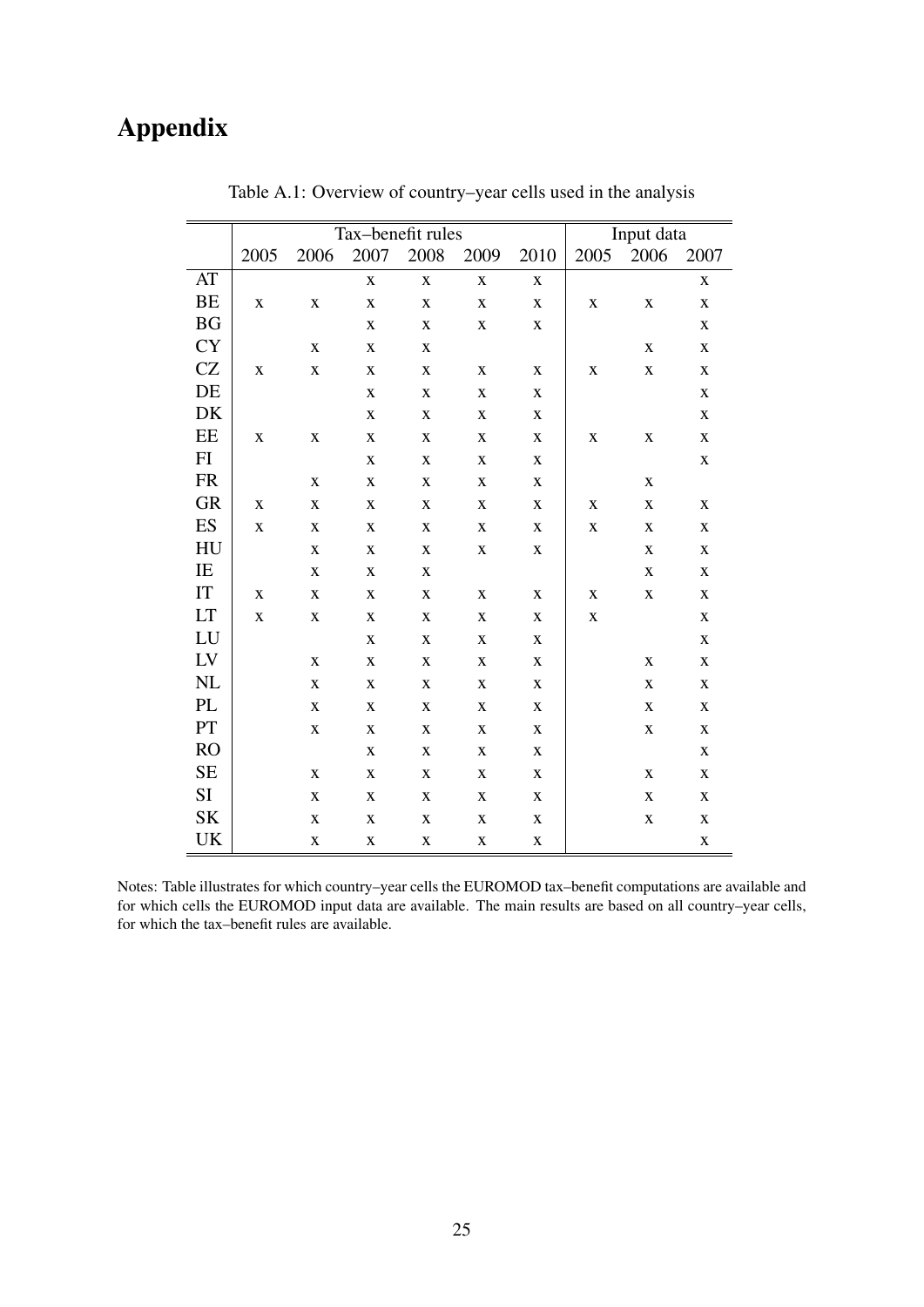|                                                    | (1)                              | (2)        | (3)         | (4)         |  |  |  |
|----------------------------------------------------|----------------------------------|------------|-------------|-------------|--|--|--|
|                                                    | Dependent var.: employment dummy |            |             |             |  |  |  |
|                                                    |                                  | <b>OLS</b> |             | 2SLS        |  |  |  |
| Panel A: Results based on EUROMOD data (2005-2007) |                                  |            |             |             |  |  |  |
| PTR (coefficient)                                  | $0.330***$                       | $0.329***$ | $-0.434*$   | $-0.519**$  |  |  |  |
|                                                    | (0.090)                          | (0.090)    | (0.250)     | (0.242)     |  |  |  |
| PTR (elasticity)                                   | 0.115                            | 0.115      | $-0.151$    | $-0.181$    |  |  |  |
| country-year fixed effects                         | no                               | yes        | no          | yes         |  |  |  |
| $R^2$                                              | 0.201                            | 0.201      | 0.179       | 0.174       |  |  |  |
| <b>Observations</b>                                | 75,928                           | 75,928     | 75,928      | 75,928      |  |  |  |
| Panel B: Results based on EU-SILC data (2005-2007) |                                  |            |             |             |  |  |  |
| PTR (coefficient)                                  | $-0.048*$                        | $-0.056**$ | $-0.361***$ | $-0.438***$ |  |  |  |
|                                                    | (0.027)                          | (0.025)    | (0.137)     | (0.081)     |  |  |  |
| PTR (elasticity)                                   | $-0.016$                         | $-0.019$   | $-0.121$    | $-0.147$    |  |  |  |
| country–year fixed effects                         | no                               | yes        | no          | yes         |  |  |  |
| $R^2$                                              | 0.181                            | 0.182      | 0.177       | 0.175       |  |  |  |
| Observations                                       | 75,066                           | 75,066     | 75,066      | 75,066      |  |  |  |

Table A.2: Comparison of results based on EUROMOD data and EU-SILC data with the imputed PTR

Notes: All regressions include a full set of country dummies, year dummies, and control variables. The sample is restricted to the same set of country–year cells for both samples—to all countries, which have years 2005–2007 covered in the EUROMOD input data. Standard errors in parentheses are clustered at country–year–group level, where groups are defined by education, presence of children of various ages, and marital status (\* p<0.10, \*\* p*<*0.05, \*\*\* p*<*0.01).

Source: EUROMOD and EU–SILC data (2005–2007), own calculations.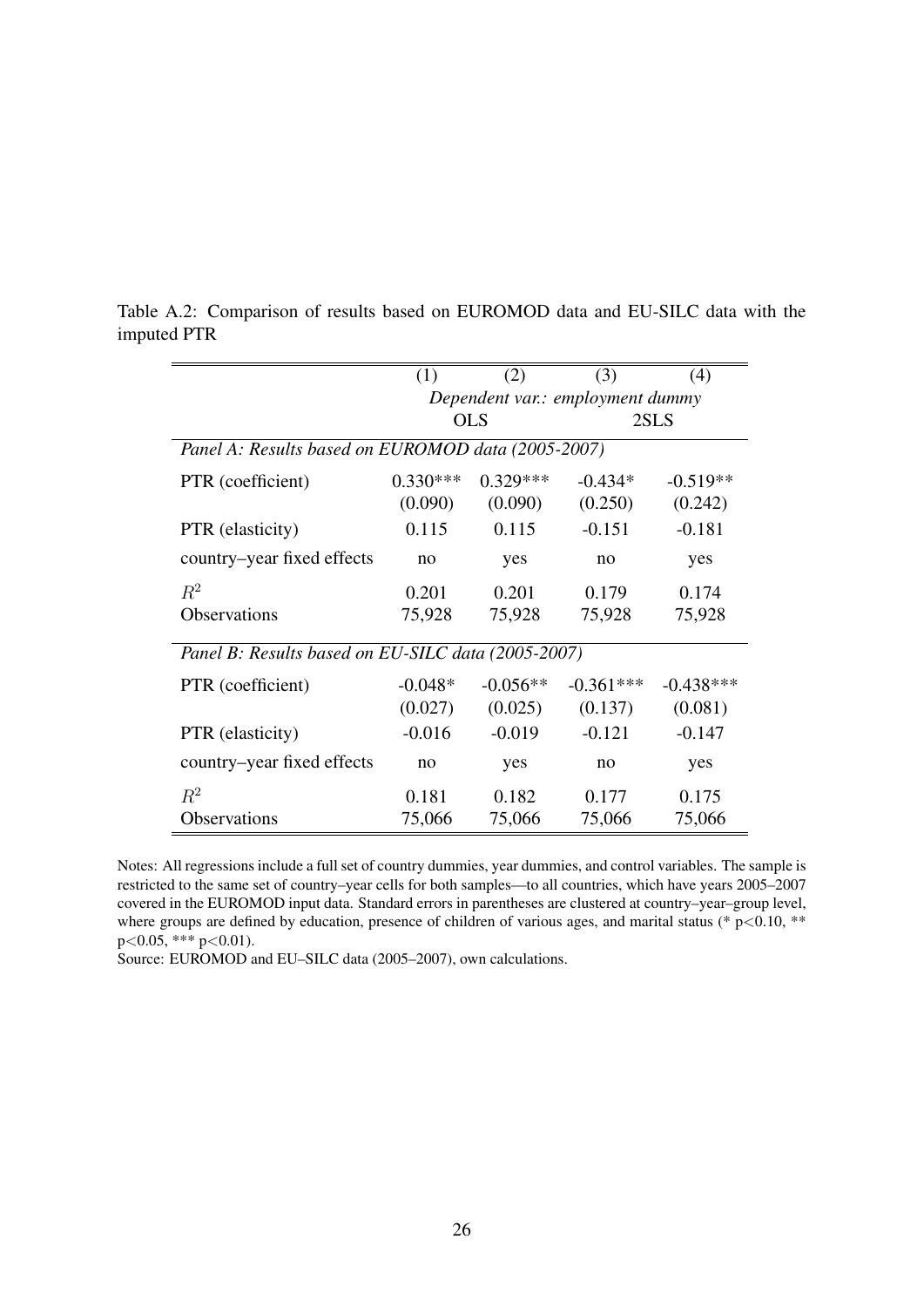|                               | (1)                              | (2)          | (3)          | (4)          |  |
|-------------------------------|----------------------------------|--------------|--------------|--------------|--|
|                               | Dependent var.: employment dummy |              |              |              |  |
|                               |                                  | <b>OLS</b>   |              | 2SLS         |  |
| <b>PTR</b>                    | $-0.060***$                      | $-0.061***$  | $-0.188***$  | $-0.208***$  |  |
|                               | (0.009)                          | (0.008)      | (0.039)      | (0.030)      |  |
| secondary education           | $0.201***$                       | $0.200***$   | $0.202***$   | $0.201***$   |  |
|                               | (0.009)                          | (0.009)      | (0.009)      | (0.009)      |  |
| tertiary education            | $0.302***$                       | $0.302***$   | $0.306***$   | $0.306***$   |  |
|                               | (0.008)                          | (0.008)      | (0.008)      | (0.008)      |  |
| age                           | $0.030***$                       | $0.030***$   | $0.030***$   | $0.030***$   |  |
|                               | (0.001)                          | (0.001)      | (0.001)      | (0.001)      |  |
| age squared                   | $-0.000$ ***                     | $-0.000$ *** | $-0.000$ *** | $-0.000$ *** |  |
|                               | (0.000)                          | (0.000)      | (0.000)      | (0.000)      |  |
| child aged 1                  | $-0.090***$                      | $-0.090***$  | $-0.090***$  | $-0.090***$  |  |
|                               | (0.006)                          | (0.006)      | (0.006)      | (0.006)      |  |
| child aged 2                  | $-0.222***$                      | $-0.222***$  | $-0.222***$  | $-0.222***$  |  |
|                               | (0.013)                          | (0.013)      | (0.013)      | (0.013)      |  |
| child aged 3                  | $-0.171***$                      | $-0.171***$  | $-0.170***$  | $-0.170***$  |  |
|                               | (0.011)                          | (0.011)      | (0.011)      | (0.011)      |  |
| child aged 4-5                | $-0.074***$                      | $-0.074***$  | $-0.074***$  | $-0.074***$  |  |
|                               | (0.005)                          | (0.005)      | (0.005)      | (0.005)      |  |
| child aged 6-9                | $-0.056***$                      | $-0.056***$  | $-0.056***$  | $-0.055***$  |  |
|                               | (0.004)                          | (0.004)      | (0.004)      | (0.004)      |  |
| child aged 10-15              | $-0.036***$                      | $-0.037***$  | $-0.036***$  | $-0.036***$  |  |
|                               | (0.004)                          | (0.004)      | (0.004)      | (0.004)      |  |
| married                       | $-0.101***$                      | $-0.101***$  | $-0.102***$  | $-0.101***$  |  |
|                               | (0.006)                          | (0.006)      | (0.006)      | (0.006)      |  |
| cohabiting                    | $-0.055***$                      | $-0.055***$  | $-0.056***$  | $-0.056***$  |  |
|                               | (0.005)                          | (0.005)      | (0.005)      | (0.005)      |  |
| number of HH members          | $-0.021***$                      | $-0.021***$  | $-0.022***$  | $-0.022***$  |  |
|                               | (0.001)                          | (0.001)      | (0.001)      | (0.001)      |  |
| presence of elderly in the HH | $-0.003$                         | $-0.003$     | $-0.003$     | $-0.003$     |  |
|                               | (0.003)                          | (0.003)      | (0.003)      | (0.003)      |  |
| inactive partner              | $-0.042***$                      | $-0.042***$  | $-0.042***$  | $-0.042***$  |  |
|                               | (0.003)                          | (0.003)      | (0.003)      | (0.003)      |  |
| secondary-educated partner    | $0.042***$                       | $0.042***$   | $0.042***$   | $0.042***$   |  |
|                               | (0.004)                          | (0.004)      | (0.004)      | (0.004)      |  |
| tertiary-educated partner     | $0.058***$                       | $0.058***$   | $0.059***$   | $0.058***$   |  |
|                               | (0.004)                          | (0.004)      | (0.004)      | (0.004)      |  |
| country-year fixed effects    | no                               | yes          | no           | yes          |  |
| $R^2$                         | 0.174                            | 0.175        | 0.173        | 0.173        |  |
| Observations                  | 433,607                          | 433,607      | 433,607      | 433,607      |  |

Table A.3: Estimates of the participation equation, full specification

Notes: All regressions include a full set of country and year dummies. Standard errors in parentheses are clustered at country–year–group level, where groups are defined by education, presence of children of various ages, and marital status (\* p*<*0.10, \*\* p*<*0.05, \*\*\* p*<*0.01).

Source: EUROMOD model and EU-SILC data (2005–2010), own calculations.